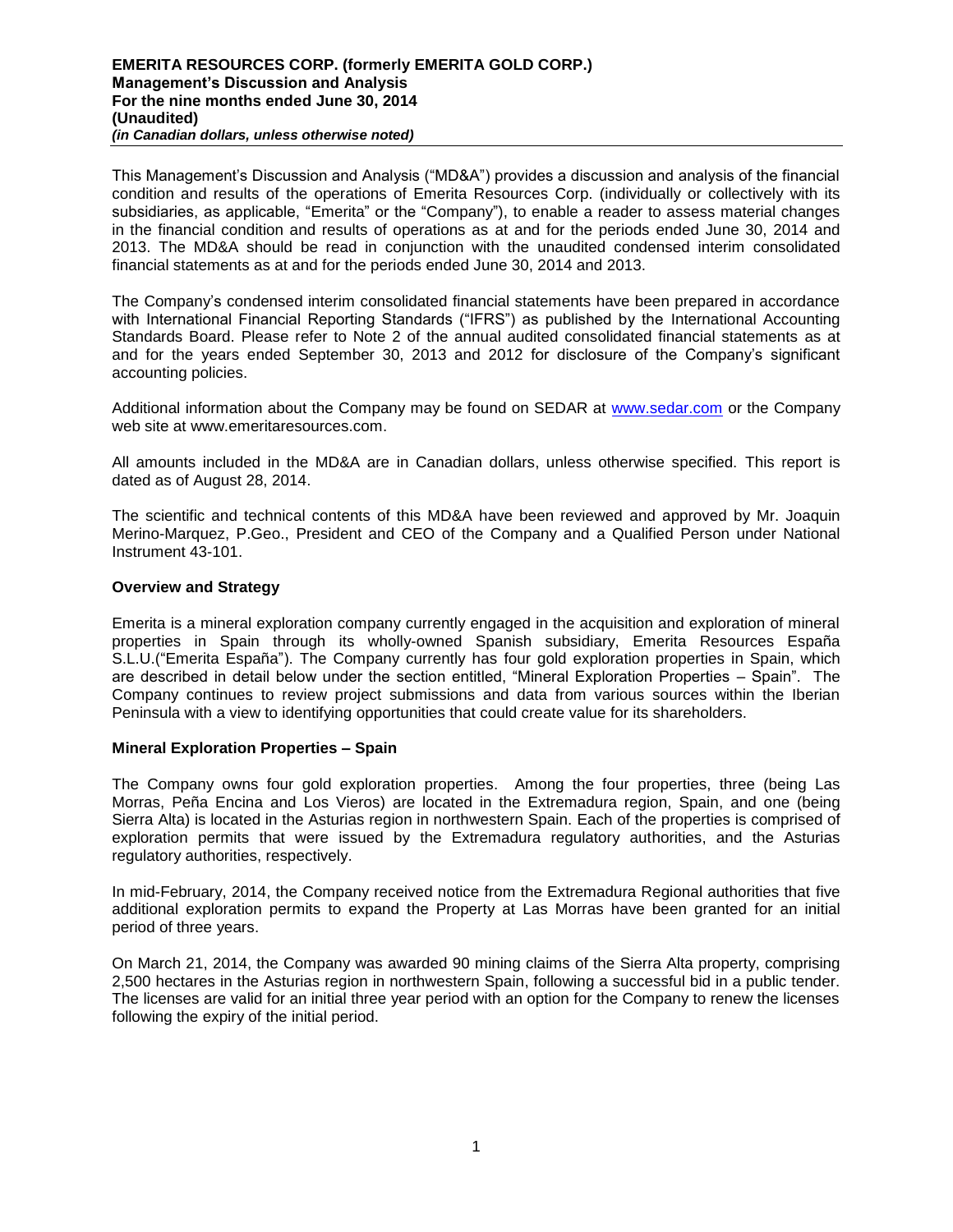## *Las Morras Property - Description*

The Las Morras Property, which is 100% owned by the Company, is comprised of one exploration permit that covers an area of 6,816 hectares and is located in the eastern part of the Badajoz province. More than 300 large gold nuggets and samples of high grade, gold-bearing quartz vein boulders have been identified by local farmers using metal detectors. Gold-bearing boulders ranging up to 0.5 metres ("m") in diameter have been identified. Other than the exploration activities carried out by the Company and prospecting by local residents, there is no history of exploration on the Las Morras Property; however, Roman-era gold mine workings have been identified within the Property. In April 2013, the Company submitted five new exploration applications to the mines bureau of the Extremadura Regional Government covering an area adjacent to its Las Morras exploration permit. The applications were accepted in June 2013 and permits were granted in February 2014. The Property was expanded because the geochemical anomalies comprising the Northwestern area trends off the Property and there have been a number of additional areas where gold nuggets have been observed and historical workings identified outside of the original property boundary. The new area covers nearly 45,000 hectares totaling 1,500 claims that are grouped in five new exploration permits named "Manchuela", "El Alandre", "Matajarda", "Las Matillas" and "Garbayuela". See Figure 1 below.



**Figure 1: Las Morras Project Geology and Land Tenure with the original license area in red and new tenements in blue.**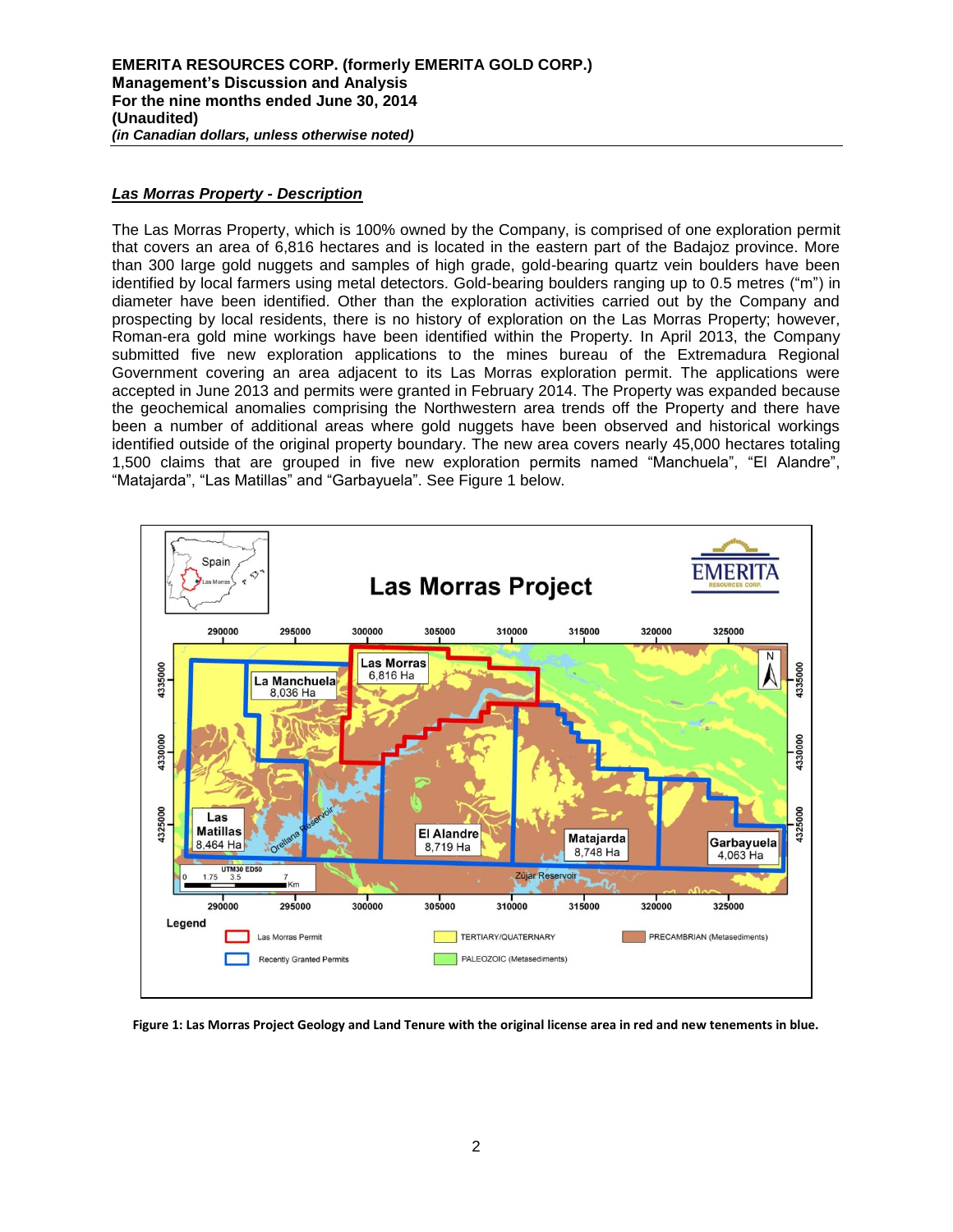#### *Las Morras Property - Results*

#### **Geophysical Survey**

Emerita has been exploring the Las Morras property since early 2013 and during the past year has undertaken a number of field exploration programs (see press releases dated February 7, 2013, April 8, 2013, August 29, 2013 and December 19, 2013). During the 2013 program, the Company's geologists demonstrated that gold anomalies extended beyond the limits of the original claim boundary and became aware of other locations in the area where numerous gold nuggets have been identified. As a result, the Company submitted applications for, and was awarded, additional tenements as described above.

Geophysical surveying (VLF, IP and ERT) (note: Very Low Frequency – VLF; induced polarization – IP; Electrical Resistivity Tomography – ERT) was carried out during October and November 2013 to identify geophysical anomalies indicative of bedrock structures potentially related to mineral occurrences. The surveying was performed in both the Northwestern area and the Central area, where geochemical anomalies were previously identified.

The VLF surveying consisted of 27 line kilometers in both the Northwestern and Central areas, where measurements were taken every 10 meters. In the Northwestern area 8.9 linear kilometers were surveyed on 14 lines oriented in a north-south direction and ranging from 350 to 1,100 meters each. In the Central area 18.1 linear kilometers were surveyed on 20 lines oriented north-south and ranging from 550 to 1,100 meters each. The spacing between lines was determined according to the results of the geochemical campaign, ranging from 50 to 100 meters.

The IP and ERT surveying consisted of 10.4 linear kilometers in both the Northwestern and Central areas. Both the IP and ERT survey were measured simultaneously with the same device, following the same lines. The spacing between electrodes was 10 meters, which allows vertical readings up to 120 meters depth. In the Northwestern area, 5 lines were measured by IP and ERT, completing a total of 3,470 linear meters. The lines were north-south trending and had variable length from 630 to 950 meters. The spacing between lines was determined according to the results of the geochemical campaign, ranging from 100 to 450 meters.

The geophysical data, together with geological information and geochemical data from the two target areas, identified features that are interpreted to represent a shear zone system. This shear zone system is considered as a possible source of the gold found in the area. The geophysical anomalies are coincident with the geochemical anomalies found in the Central and NW areas. Furthermore, both the geochemical and geophysical anomalies are open along their strike, particularly to the East. The coincident geochemical/geophysical anomaly in the Central target area extends 1,200 meters long, is up to 90 meters wide and, based on the IP, extends to a depth of least 120 meters. In the Northwestern target area the anomalous body is 600 meters long, up to 80 meters wide and its continuity in depth is up to 100 meters based on the IP interpretation.

The identification of geophysical anomalous areas (i.e., faults zones and bodies of high resistivity and high chargeability) represent priority targets for trenching and drilling.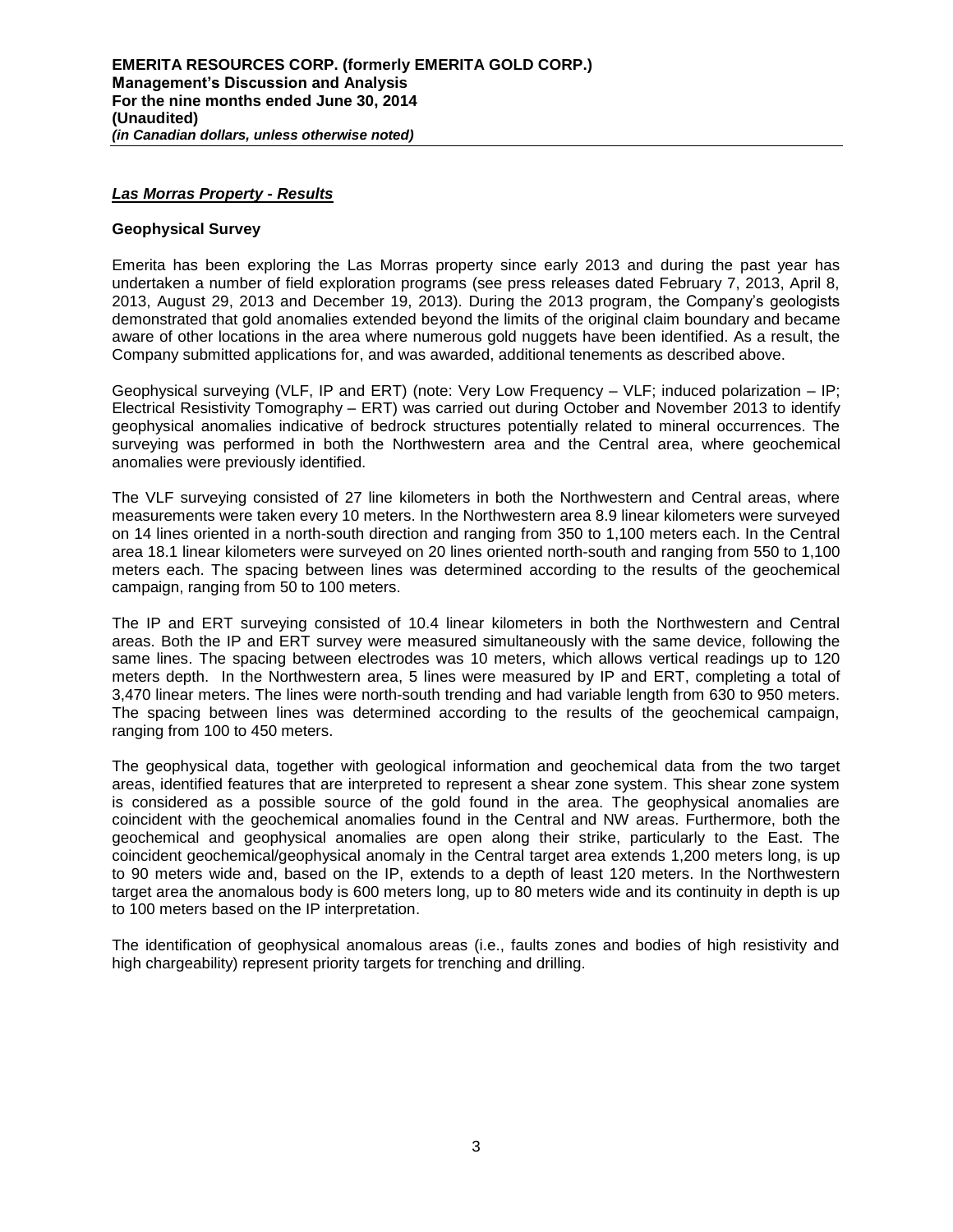## *Las Morras Property - Outlook*

The Company is continuing its Property-wide exploration on its 100% owned Las Morras property. As the result of the previous geochemical and geophysical exploration campaigns, two areas have been prioritized in the Las Morras property, the Central zone, which contains two target areas, and the Northwestern zone, which contains one target area.

The size of these targets are well over 1,100 m long by 90 m wide, oriented E-W. In order to expose the bedrock underneath of the regolith, the Company is planning to excavate a series of trenches. The company has obtained the environmental and land owners permits required in order to initiate the trenching work. The trenches will be rehabilitated once the exploration work is complete.

The objective of a trenching program would be to characterize the shear zone(s) and to obtain bedrock samples for gold analysis. Trenching is viewed as an effective precursor to drilling in this area as overburden appears to be relatively thin and generally less than 2 meters. Based on the results of the trenching program, an appropriate drilling program will be planned.

# *Peña Encina Property - Description*

The "Peña Encina" gold project is located on the Central Ridge of the La Codosera area. The western limit of the Property is the Portuguese border. The project comprises one exploration permit, which is about 65 km west of the town of Caceres and 180 km northeast of Lisbon. The Property covers 140 claims for a total of 4,140 ha and is easily accessible by road from Caceres, the largest city in the region. Compilation of the geological and geochemical data is ongoing and initial fieldwork will commence earlier next year.

La Codosera area is one of the renowned historic gold districts in Spain. It is known for having about a dozen former Roman workings for gold and several underground mines that were operated by a German company which produced gold for more than a decade in the 19th century. This area was a State Reserve for gold for many years and as such only accessible by government surveys until the property was declared "open" in 2010, which is when Emerita acquired the property through a public bid.

The Complejo Esquisto Grauvquico (CEG) crops out in the northern ridge of the Property. The CEG comprises a sequence of slates and greywackes. These rocks are interpreted as late Proterozoic age. They are overlain unconformably by more varied lithologies, including sandstones, dolomites and limestones, of Vendian or Cambrian age, which crop out in the Central and Southern Ridges.

The main structural feature in the area where "Peña Encina" is located is the La Codosera Synclinorium, which was formed during the ductile Hercynian deformation. It is represented by three parallel WNW-ESE trending ridges. During the year the activity on the Peña Encina property comprised two field campaigns to perform field mapping, sampling, geochemistry of rock samples, and verification work to assist with the ongoing compilation. The focus of the Company's work program to-date has been on advancing the Las Morras project.

## *Peña Encina Property – Outlook*

The Company is in the process of compiling historical data for the region and plans to commence geological and prospecting surveys on the Peña Encina property in 2014. The Company will meet administrative requirements to ensure the property is maintained in good standing.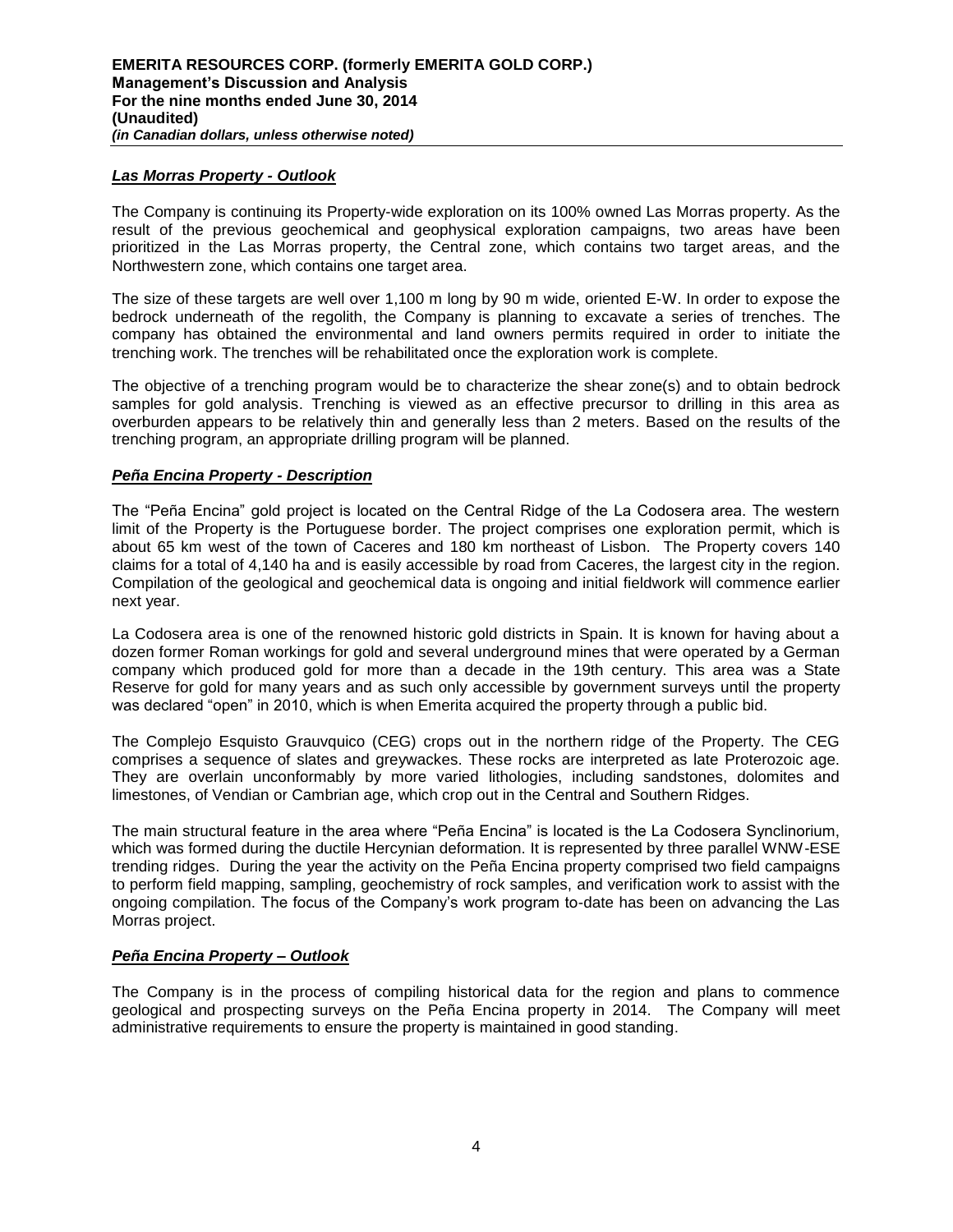## *Los Vieros Property - Description*

The Los Vieros Property comprised three exploration permits that covered an area of 23,175 hectares. The Project is was determined to have limited potential based on initial field reviews and the Company intends to relinquish the licenses in favour of focusing on projects with higher potential to host a significant deposit.

# *Sierra Alta Property - Description*

The Sierra Alta Property is comprised of one exploration permits that cover an area of 2,500 hectares, totalling 90 claims in the Asturias region in northwestern Spain.



**Figure 1: Location of the Sierra Alta P.I. in the Asturias Region (NW Spain).**

The Asturias region has been a significant producer of gold and hosts two of the largest currently known deposits in the Iberian Peninsula, the Salave deposit and the El Valle-Boinas Carles deposit, both of which are in close proximity to the Sierra Alta Project. Gold in Asturias is hosted in three belts (Oscos, Navelgas and Rio Narcea) and occurs in high grade epithermal veins, skarns and as intrusive related gold deposits. The Sierra Alta project is located in the strongly mineralised Navelgas Gold Belt, which forms the central belt in Asturias and consists of structurally controlled Palaeozoic clastic sediments and carbonates intruded by felsic intrusive rocks (Figure 1).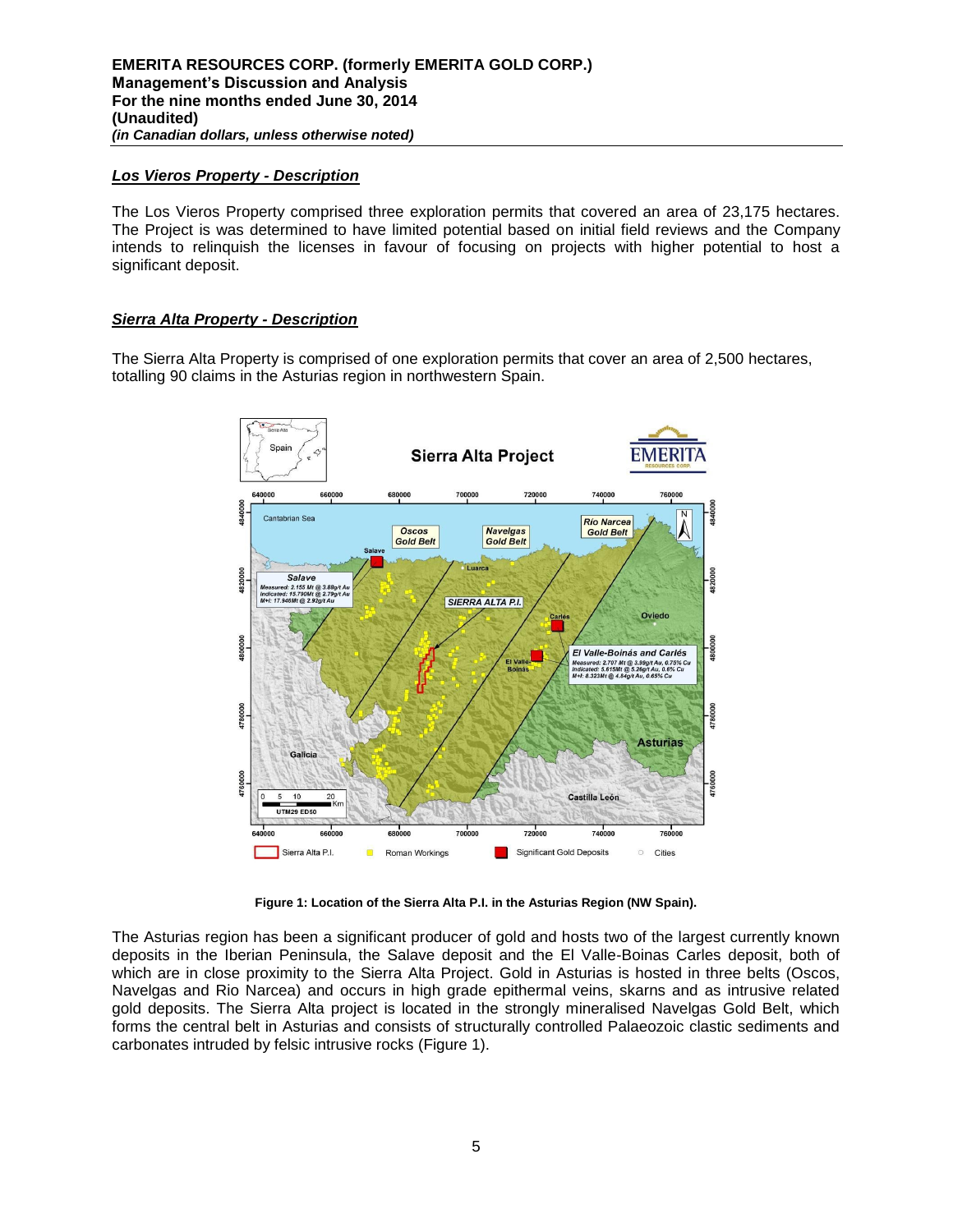The Salave deposit, which is currently being evaluated by Astur Gold Corp., is located 35 km from the Sierra Alta Project and has a mineral resource of 17.97 million tonnes grading 2.92 grams per tonne gold, comprising 1.7 million ounces of gold in the measured and indicated categories.

The EL Valle-Boinas Carles (EVBC) deposit, which lies 30 km to the east of Sierra Alta, produced over one million ounces of gold and 20,000 tonnes of copper before closure of the mine in 2006. The mine was re-commissioned in 2011 by Orvana Minerals Corp. and produced 80,541 ounces gold, 17.3 million pounds of copper and over one million ounces of silver during 2013 and is forecast to produce similar quantities in 2014.

Limited exploration was carried out in the Sierra Alta project area by Rio Narcea during the 1990s and in 2005-06 as part of an option agreement. Geological mapping during this program identified a large number of ancient Roman workings that align for over 10 km length along a NNE - SSW striking structure. These range from large pits, the largest of which is the Freita pit from which 29 million tonnes of material is estimated to have been mined, to relatively small trenches. Preliminary geological mapping by Emerita geologists identified, in addition to the old workings, widespread ferruginous breccias, jasperiod alteration and widespread silicification.

Rio Narcea also conducted soil sampling identifying a series of gold anomalies over a strike length of 8km. The largest is described as being 3km long and 300m wide and with a peak concentration of 1.2 parts per million gold (Figure 2).

Gold mineralisation at Sierra Alta has potential for very high grades demonstrated by a 1m rock chip sample reported by Rio Narcea that returned an astounding grade of 338 grams per tonne gold. Historical drilling on the property is limited to four holes located in a cluster near the La Freita working. The best result was LF-02, which intersected 14m grading 2.08 grams per ton gold.

Recent rock sampling by Emerita returned grades of up to 10.65 grams per tonne gold. Additionally the Emerita team has carried out an aerial photos analysis of high resolution (0.5 m) digital elevation model (DEM), leading to new roman pit findings. Such pits will be mapped and sampled in the next field campaign.

Sierra Alta is located in an area with excellent access, no significant environmental restrictions and has no population centres within 5km of the property.

## *Sierra Alta Property - Outlook*

Emerita has not yet verified all the historical work done by Rio Narcea and does not intend to use this information for purposes other than planning and prioritizing exploration targets.

The Company is excited about the potential to find zones with exceptional grade along the untested strike length of the system at Sierra Alta, which extends for more than four kilometers based on the distribution of historical workings and soil anomalies. Initial sampling in an area having extensive Roman workings has confirmed that high grade gold values occur within the system. In the following quarter, the company plans to carry out a geological mapping program, including the characterization of old Roman pits.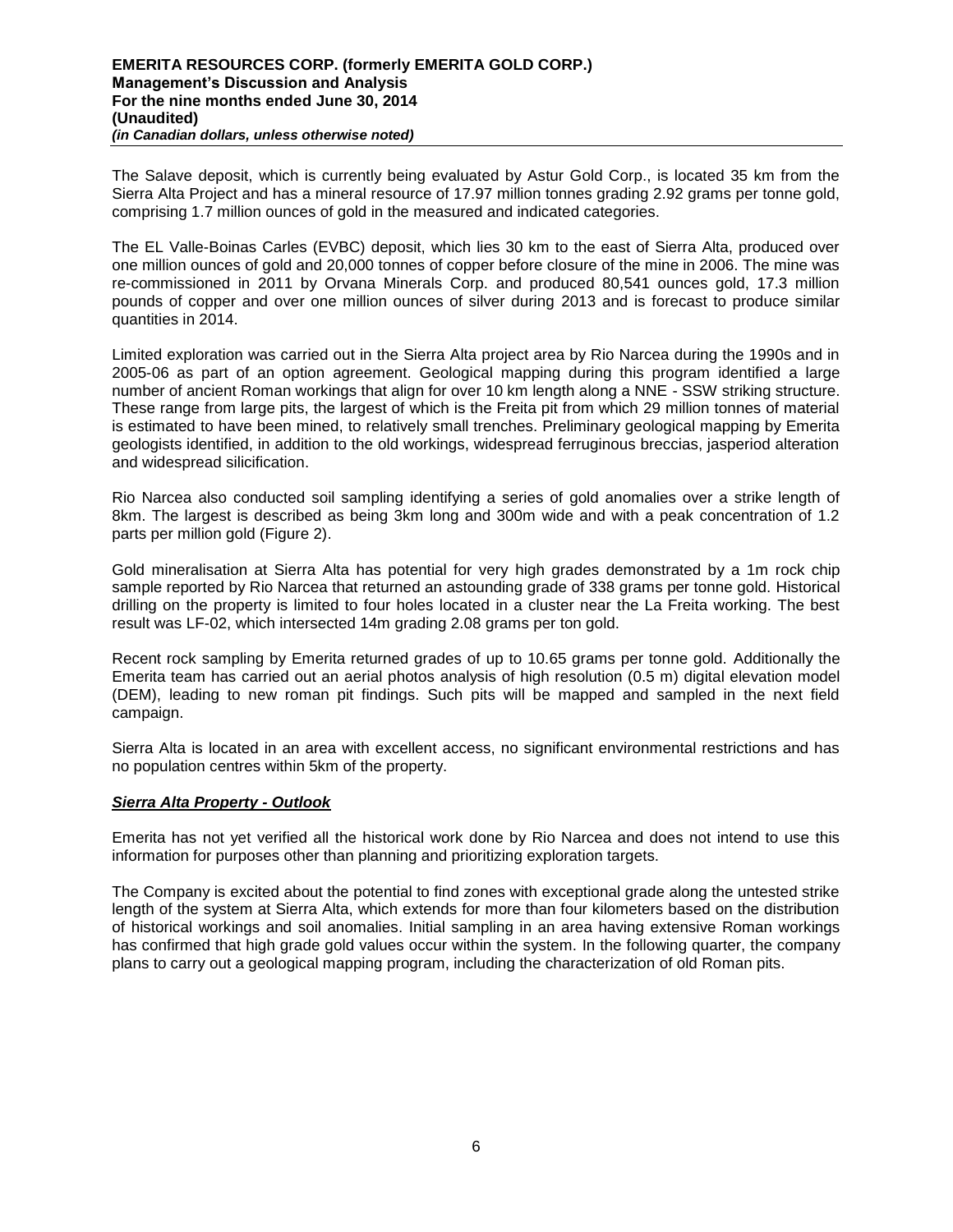#### **EMERITA RESOURCES CORP. (formerly EMERITA GOLD CORP.) Management's Discussion and Analysis For the nine months ended June 30, 2014 (Unaudited)** *(in Canadian dollars, unless otherwise noted)*



**Figure 2: Detailed geological map of the Sierra Alta tenement block with summarised exploration data** 

## *New Project Evaluations*

The Company continues to review project submissions, newly tendered projects, and data from various sources within the Iberian Peninsula with a view to identifying opportunities that could create value for its shareholders.

The Government of Andalusia announced on January 16, 2014 the public tender for the Aznalcollar Project (Concurso público para la adjudicación de la explotación de la reserva de Aznalcóllar en la provincia de Sevilla).

The Aznacollar Project is a past producing property that hosted the Aznacollar and Los Frailes open pit zinc-lead-silver mines. The Los Frailes deposit was developed in the mid 1990s and the historical open pit mineral resource of the mine is estimated to be 71 million tonnes grading 3.86% zinc, 2.18% lead, 0.34% copper and 60ppm silver. In addition, reports by the mine department during the operation of the mine indicate the existence of a higher grade portion of the resource that is estimated to contain 20 million tonnes grading 6.66% zinc, 3.87% lead, 0.29% copper and 84 ppm silver. The Aznacollar and Los Frailes deposits are open for further expansion by drilling at depth, as historical drilling was primarily constrained to depths accessible by open pit mining.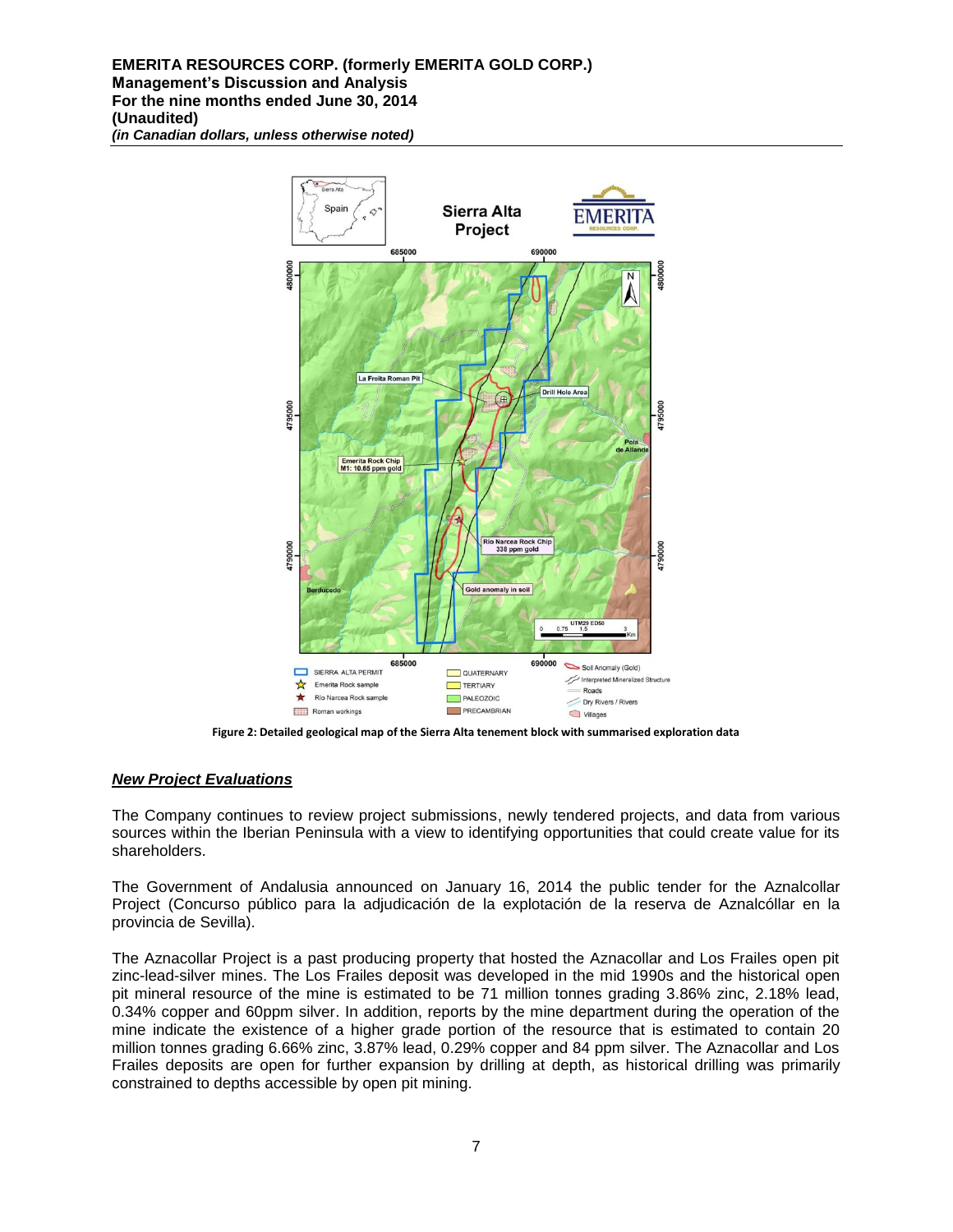A qualified person as defined in National Instrument 43-101 has not done sufficient work on behalf of Emerita to classify the historical estimate reported above as current mineral resources or mineral reserves and Emerita is not treating the historical estimate as current mineral resources or mineral reserves. The historical estimate should not be relied upon.

The tender process consists of two phases, with the first phase being a financial proposal and an initial technical proposal and the second phase comprising a detailed technical proposal. Proposals submitted in each phase are reviewed by a government panel.

In May 2014, Emerita qualified for the first phase of the process, together with one other company, by meeting, among other things, the minimum financial requirements of the tender process (see the news release issued by Emerita on May 22, 2014).

The government panel recently announced that Emerita's bid qualifies to continue to the second and final phase of the tender, which commenced on July 16, 2014. A data room containing production records from the Los Frailes and Aznalcollar mines, along with other technical information, was opened to Emerita and the other qualified company in order that they may complete and submit a detailed technical proposal. The primary focus of the government panel is to award the Aznalcollar Project to the party presenting the most viable plan for responsibly developing the project with highest regard for environmental, health and safety issues. At this point Emerita does not know whether it will be the successful bidder, however Emerita is one of only two companies that have qualified for the final phase of the tender process.

In order to prepare a solid technical proposal, Emerita's team has compiled and processed historical information consisting of more than 240 drill holes totaling 70,000 m, with more than 4,800 geochemical assays. Based on this information a new 3D geological model and a conceptual underground mine plan was developed as part of the technical proposal. Special effort was dedicated to the environmental aspects of the project. Additionally, metallurgical data, infrastructure (water, power, paved access and existing buildings), transportation, social impact and commercialization were studied and related development plans incorporated into the technical proposal.

## **Liquidity and Capital Resources**

As at June 30, 2014, the Company had working capital of \$37,808, which included a cash balance of \$83,481, amounts receivable of \$144,821, and prepaid expenses and advances of \$16,666, offset by accounts payable and accrued liabilities of \$207,160.

Note that the Company completed a financing on August 19, 2014, more fully described in the "Subsequent Events" section of this document.

## **Results of Operations**

During the three and nine months ended June 30, 2014, the Company recorded a loss of \$358,511 and \$1,218,304, or \$0.01 and \$0.03 per share, compared with a loss of \$241,058 and \$1,623,502, or \$0.01 and \$0.04 per share, during the three and nine months ended June 30, 2013. The decrease in losses was due to higher costs incurred in the prior year resulting from the completion of the RTO.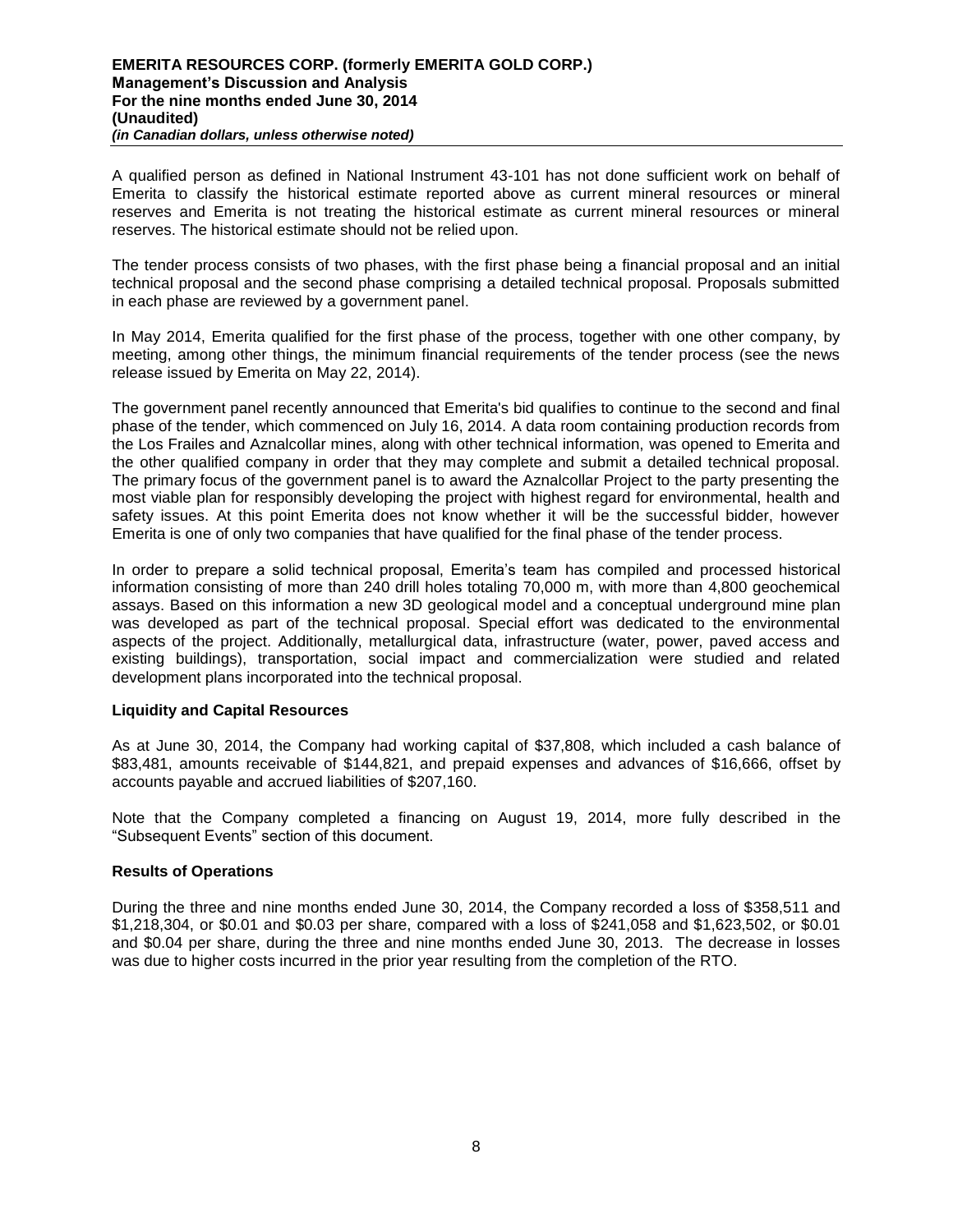#### **EMERITA RESOURCES CORP. (formerly EMERITA GOLD CORP.) Management's Discussion and Analysis For the nine months ended June 30, 2014 (Unaudited)** *(in Canadian dollars, unless otherwise noted)*

Expenses incurred during the three and nine months ended June 30, 2014 included \$180,015 and \$516,209 in consulting and management fees; \$25,351 and \$109,519 in shareholders communications and filing fees; \$926 and \$3,000 share-based payment expenses related to vesting of one-fourth of options granted in August 2013; \$4,067 and \$72,406 in travel expense, largely related to travel to the Company's properties in Spain; \$20,553 and \$82,713 in office expenses due to change of management and offices; \$10,652 and \$33,725 in professional fees related to the preparation and audit of the Company's financial statements; and project evaluation expenses of \$116,947 and \$400,732 relating to the evaluation of mineral properties in Spain.

Expenses incurred during the three and nine months ended June 30, 2013 included \$nil and \$745,682 in transaction expenses, \$36,333 and \$65,976 in shareholders communications and filing fees; \$nil and \$300,000 in share-based payment related to options granted in connection with the completion of the RTO; \$912 and 38,169 in travel expense, largely related to travel to the Company's properties in Spain, \$171,471 and \$408,249 in consulting and management fees; \$14,564 and \$28,051 in office expenses due to change of new management and offices; \$10,406 and \$51,446 in professional fees related to the preparation and audit of the Company's financial statements and legal fees incurred setting up the Spanish subsidiary, adjusted legal fees previously incurred for the RTO; Project evaluation expenses of \$nil and \$nil were incurred relating to the evaluation of possible mineral properties.

Exploration and evaluation expenditures on the mineral exploration properties in Spain that the Company acquired have been capitalized. Expenditures associated with new project evaluations are expensed.

## **Cash flows**

#### *Three and nine months ended June 30, 2014*

During the three and nine months ended June 30, 2014, the Company used cash of \$365,229 and \$1,166,237 on operating activities. Cash used in operating activities consisted mainly of new project evaluation expenses incurred on the Company's properties in Spain, and corporate general and administrative expenses.

During the three and nine months ended June 30, 2014, investing activities used \$126,778 and \$460,968 which related to office equipment and general overhead for exploration and evaluation expenditures on the Company's properties in Spain.

There were no financing activities during the three and nine months ended June 30, 2014. However, on August 18, 2014 the Company closed a non-brokered private placement financing for gross proceeds of \$1,227,575. The funds will be used for exploration activities on the Company's projects in Spain and for general corporate purposes.

#### *Three and nine months ended June 30, 2013*

During the three and nine months ended June 30, 2013, the Company used cash of \$254,916 and \$687,843 in operating activities, which related to general and administrative expenses.

During the three and nine months ended June 30, 2013, investing activities used \$319,625 and \$489,236 which related to general overhead for exploration and evaluation expenditures on the Company's properties in Spain.

During the three and nine months ended June 30, 2013, financing activities generated \$nil and \$3,274,176 as a result of the RTO and its concurrent financing.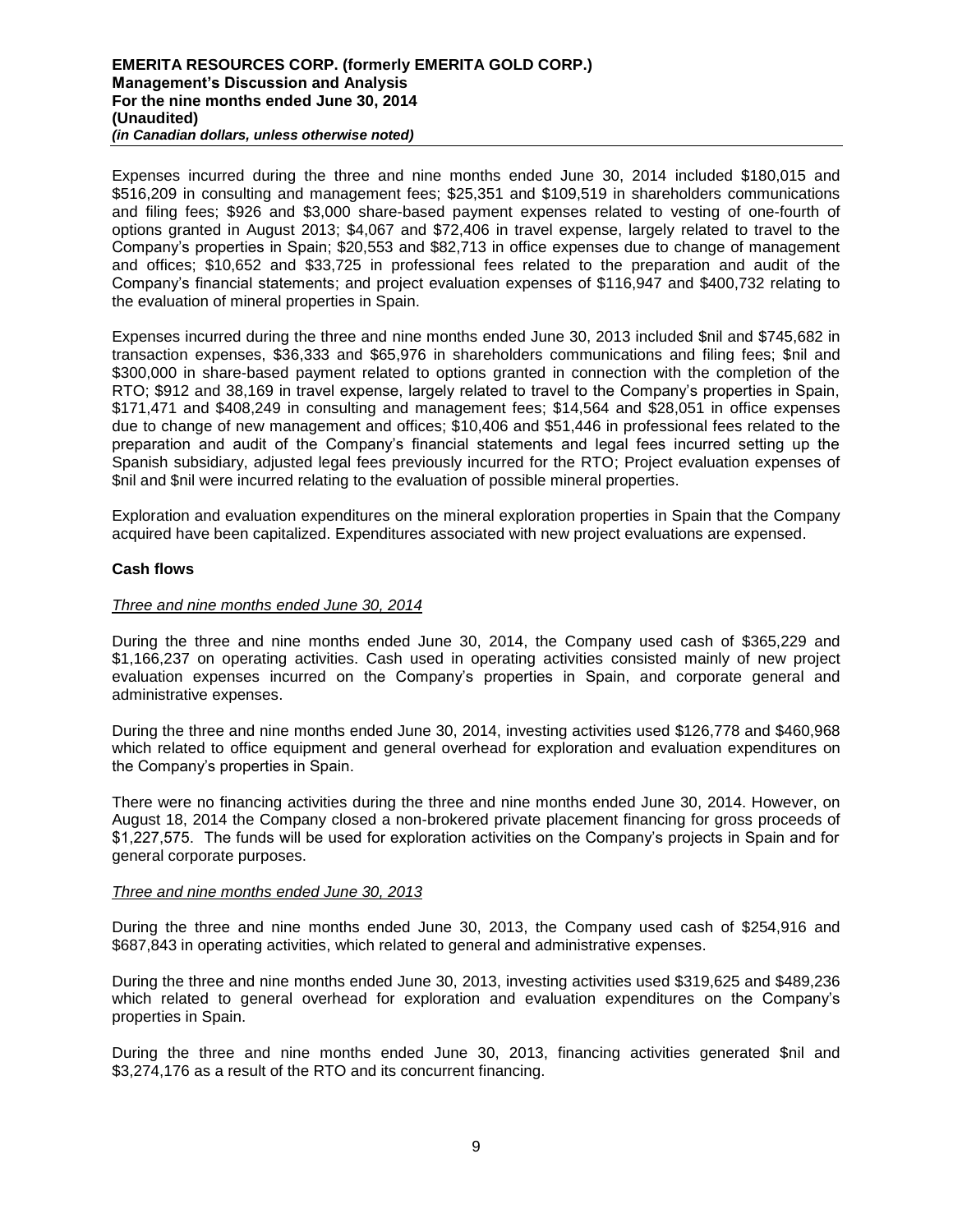## **Off-Balance Sheet Items**

As at June 30, 2014, the Company did not have any off-balance sheet items.

## **Select Quarterly Information**

Select quarterly financial information for the most recent eight quarters is presented in the table below:

| <b>Period</b>                           | Revenue<br>(1)<br>\$ | Operating<br>costs<br>S |             | Loss per<br>share | <b>Total assets</b><br>5 |
|-----------------------------------------|----------------------|-------------------------|-------------|-------------------|--------------------------|
| Q3 - June 30, 2014                      | -                    | 358,511                 | (356, 495)  | (0.01)            | 1,468,103                |
| Q2 - March 31, 2014                     |                      | 464,863                 | (471, 516)  | (0.01)            | 1,794,826                |
| $Q1 -$ December 31, 2013 <sup>(2)</sup> |                      | 394,930                 | (317, 205)  | (0.01)            | 2,258,845                |
| $Q4 - September 30, 2013^{(2)}$         |                      | 412,956                 | (409, 557)  | (0.01)            | 2,569,034                |
| $Q3 -$ June 30, 2013 <sup>(2)</sup>     |                      | 233,686                 | (241, 058)  | (0.01)            | 2,928,079                |
| $Q2 -$ March 31, 2013 <sup>(2)</sup>    |                      | 1,349,041               | (1,325,209) | (0.05)            | 3,121,837                |
| Q1 - December 31, 2012                  |                      | 54,846                  | (57, 235)   |                   | 277,516                  |
| Q4 - September 30, 2012                 |                      | 28,753                  | (29, 181)   |                   | 235,666                  |

Explanatory Notes:

- 1) The Company has no sales revenues.
- 2) The results for the periods ended June 30 through December 31, 2013 included the accounts of Fuller Capital Corp. subsequent to the closing of RTO.

## **Outstanding Share Data**

At August 28, 2014 the Company had 48,087,829 common shares issued and outstanding, 3,560,000 outstanding stock options and 200,000 outstanding warrants.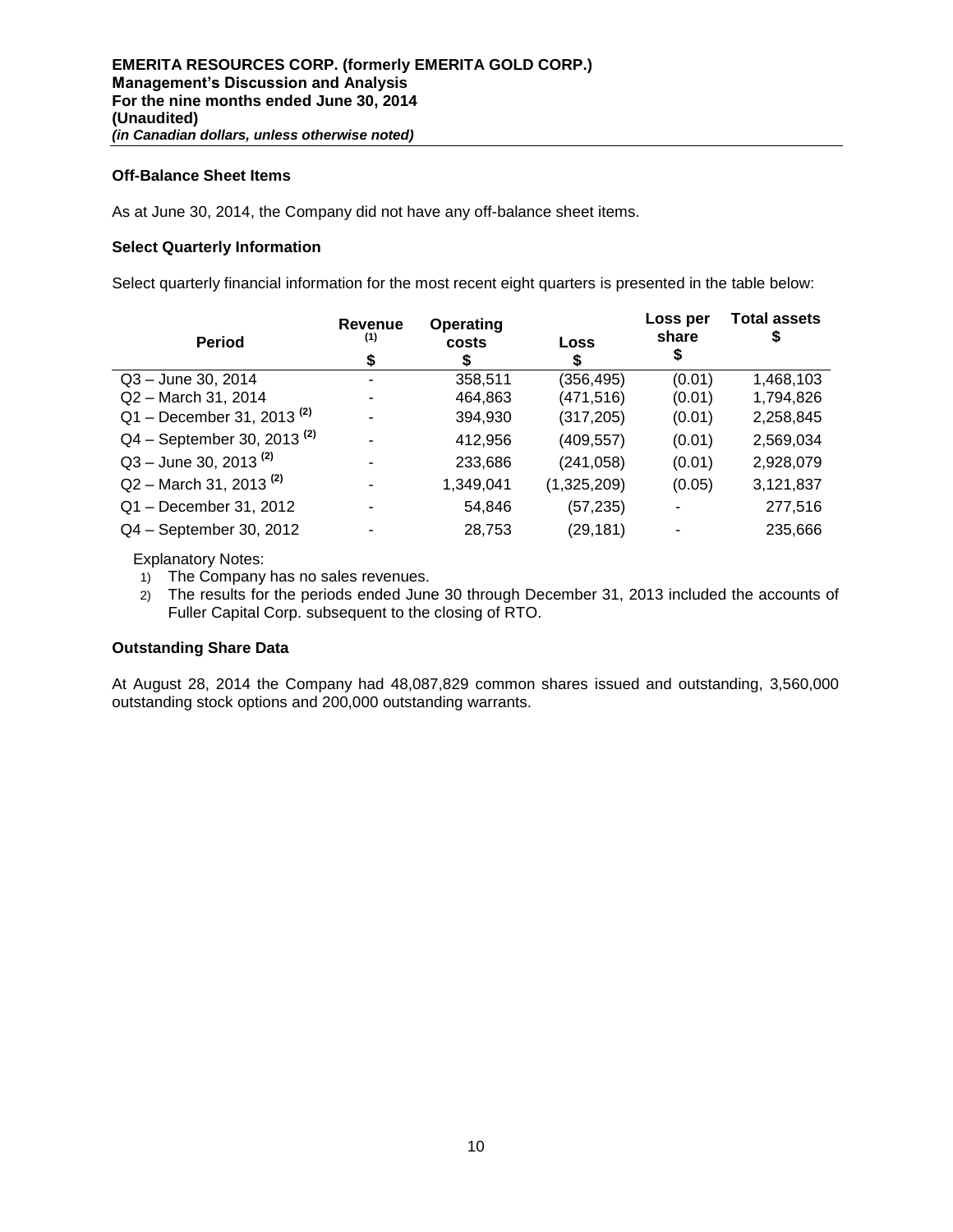#### **Financial Instruments**

The Company's risk exposures and the impact on the Company's financial instruments are summarized below:

(a) *Credit risk* 

Counterparty credit risk is the risk that the financial benefits of contracts with a specific counterparty will be lost if a counterparty defaults on its obligations under the contract. This includes any cash amounts owed to the Company by those counterparties, less any amounts owed to the counterparty by the Company where a legal right of set-off exists and also includes the fair values of contracts with individual counterparties which are recorded in the financial statements.

#### a. *Trade credit risk*

The Company is not exposed to significant trade credit risk.

b. *Cash and cash equivalent*

In order to manage credit and liquidity risk the Company's policy is to invest only in highly rated investment grade instruments that have maturities of three months or less. Limits are also established based on the type of investment, the counterparty and the credit rating.

(b) *Currency risk* 

Currency risk is the risk that the fair value of, or future cash flows from, the Company's financial instruments will fluctuate because of changes in foreign exchange rates. Expenditures on the Company's property interests in Spain make it subject to foreign currency fluctuations which may adversely affect the Company's financial position, results of operations and cash flows. The Company is affected by changes in exchange rates between the Canadian Dollar, US Dollars and the Euro. As at June 30, 2014 and September 30, 2013, the Company had the following financial assets and liabilities denominated in foreign currency.

| June 30, 2014                                     |  |           |   |                          |    |  |  |  |  |  |
|---------------------------------------------------|--|-----------|---|--------------------------|----|--|--|--|--|--|
| <b>US dollars</b><br><b>British Pound</b><br>Euro |  |           |   |                          |    |  |  |  |  |  |
| Cash                                              |  | 45,442 \$ |   | 1,968                    | S  |  |  |  |  |  |
| Amounts receivable                                |  | 102,340   |   |                          |    |  |  |  |  |  |
| Accounts payable and accrued liabilities          |  | (63, 898) |   | $\overline{\phantom{0}}$ |    |  |  |  |  |  |
|                                                   |  | 83,884    | S | 1,968                    | \$ |  |  |  |  |  |
|                                                   |  |           |   |                          |    |  |  |  |  |  |

| September 30, 2013                       |  |           |  |            |                      |           |  |  |  |  |
|------------------------------------------|--|-----------|--|------------|----------------------|-----------|--|--|--|--|
|                                          |  | Euro      |  | US dollars | <b>British Pound</b> |           |  |  |  |  |
| Cash                                     |  | 41.442 \$ |  | 6.407      |                      |           |  |  |  |  |
| Amounts receivable                       |  | 50,070    |  | -          |                      |           |  |  |  |  |
| Accounts payable and accrued liabilities |  | (73, 455) |  | (18,030)   |                      | (11, 181) |  |  |  |  |
|                                          |  | 18.057    |  | (11, 623)  |                      | (11, 181) |  |  |  |  |

A 1% strengthening (weakening) of the Canadian dollar against the Euro, US dollars and British Pound would decrease (increase) net loss by approximately \$450, \$20 and \$Nil (September 30, 2013 - \$180, 116 and \$112) respectively.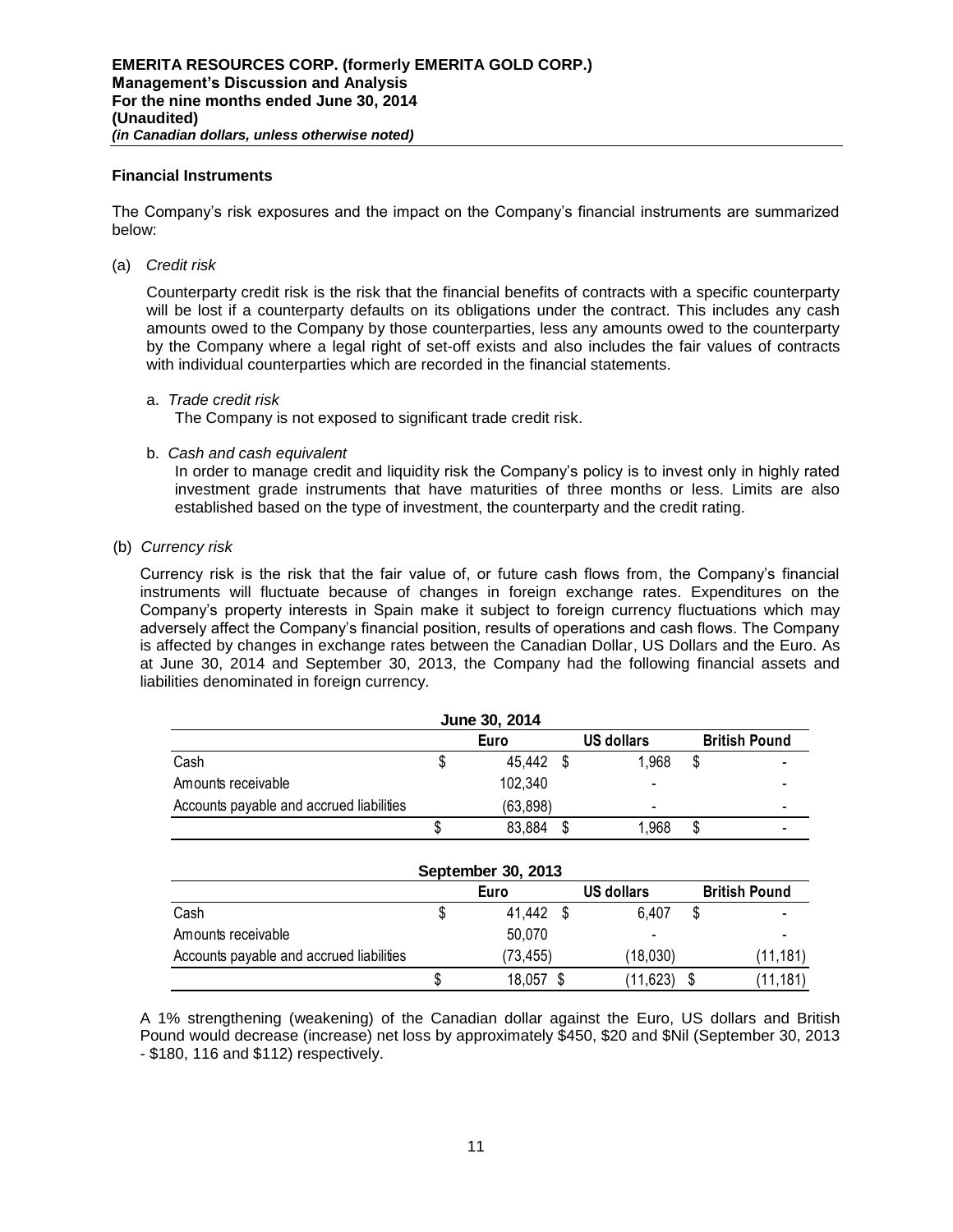## (c) *Liquidity risk*

Liquidity risk is the risk that an entity will encounter difficulty in meeting obligations associated with financial liabilities. The Company's approach to managing liquidity risk is to ensure that it will have sufficient liquidity to meet liabilities when due. As at June 30, 2014, the Company had a cash balance of \$83,481 (September 30, 2013 - \$1,712,915) to settle current liabilities of \$207,160 (September 30, 2013 - \$165,289).

#### (d) *Commodity price risk*

The Company is exposed to price risk with respect to commodity and equity prices. Equity price risk is defined as the potential adverse impact on the Company's earnings due to movements in individual equity prices or general movements in the level of the stock market. Commodity price risk is defined as the potential adverse impact on earnings and economic value due to commodity price movements and volatilities. The Company closely monitors commodity prices, as it relates to metals, individual equity movements and the stock market to determine the appropriate course of action to be taken by the Company. Commodity price risk is remote as the Company is not a producing entity.

The Company's financial assets and financial instruments as at June 30, 2014 included cash of \$83,481, amount receivable of \$144,821, and a reclamation deposit of \$23,119 which were classified as loans and receivables, and accounts payables and accrued liabilities of \$207,160, which were classified as other financial liabilities.

## **Critical Accounting Policies**

The Company's significant accounting policies are described in Note 2 to the audited consolidated financial statements for the year ended September 30, 2013. The preparation of statements in conformity with IFRS requires management to make estimates and assumptions that affect the reported amounts of assets and liabilities at the date of the financial statements and reported amounts of expenses during the reporting period. Actual outcomes could differ from these estimates. The following is a list of the accounting policies that management believes are critical, due to the degree of uncertainty regarding the estimates and assumptions involved and the magnitude of the asset, liability or expense being reported:

- Foreign currencies
- Exploration and evaluation properties
- Income tax accounts

## *Foreign currencies*

The presentation and functional currency of the Company is the Canadian dollar.

Transactions in currencies other than the functional currency are recorded at the rates of exchange prevailing on the dates of the transactions. At each financial position reporting date, monetary assets and liabilities that are denominated in foreign currencies are translated at the rates prevailing at the date of the statement of financial position. Exchange differences are recognized in operations in the period in which they arise.

The Company makes expenditures and incurs costs in Euros ("EUR") and United States Dollars ("US\$"). At June 30, 2014, one Canadian dollar was worth US\$0.9372 (2013 – US\$0.9508) and EUR 0.6842 (2013 – EUR 0.7312). During the nine months ended June 30, 2014, the average value of one Canadian dollar was US\$0.9248 (2013 – US\$0.9922) and EUR 0.6761 (2012 – EUR 0.7585).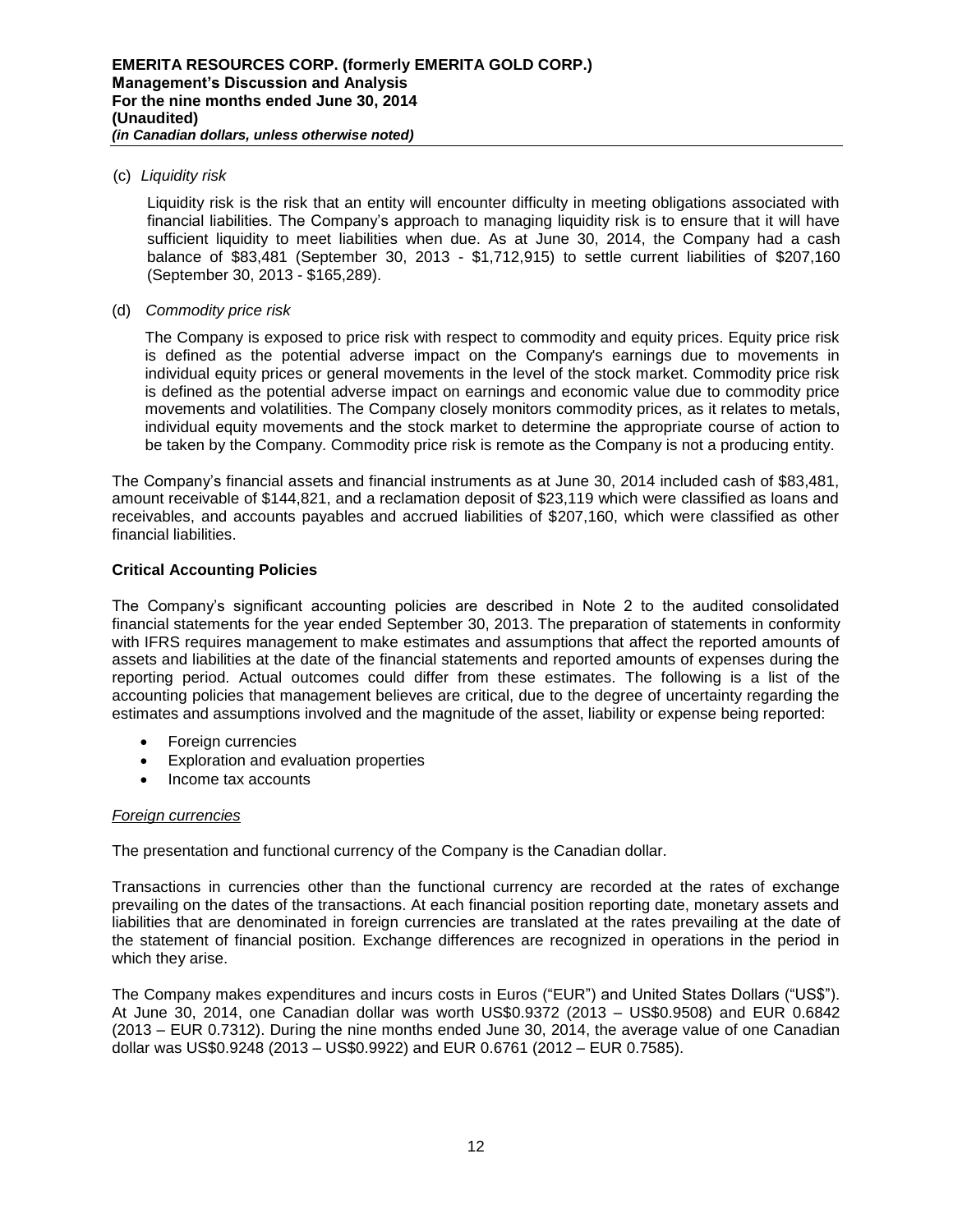#### *Exploration and evaluation properties*

|                                          | Las Morras<br><b>Property</b> | Peña Encina<br><b>Property</b> | <b>Los Vieros</b><br><b>Property</b> | Sierra Alta<br><b>Property</b> | Total     |
|------------------------------------------|-------------------------------|--------------------------------|--------------------------------------|--------------------------------|-----------|
|                                          |                               |                                |                                      |                                | \$        |
| Balance, September 30, 2013              | 710,140                       | 24,384                         | 2,657                                | ۰                              | 737,181   |
| Cost incurred during the period:         |                               |                                |                                      |                                |           |
| Land management fees, taxes and permits  | 55,342                        | 6,532                          |                                      | 3,234                          | 65,108    |
| Labour, contract geologists, prospectors | 123,227                       | 8,240                          |                                      | ۰                              | 131,467   |
| Field expenses                           | 1,108                         | 4                              |                                      | ٠                              | 1,112     |
| Sample analysis                          | 1,934                         |                                |                                      |                                | 1,934     |
| Travel, meals and accommodations         | 8,238                         | 1,134                          |                                      | 1,847                          | 11,219    |
| Vehicle and fuel                         | 3,923                         | 267                            |                                      | 374                            | 4,564     |
| Overhead - Project office Sevilla        | 122,307                       | 89,816                         | 1,663                                | 9.442                          | 223,228   |
| Adjustment from prior period             | (73, 182)                     | 56,923                         |                                      | (1,559)                        | (17, 818) |
| Write down                               |                               |                                | (4,320)                              |                                | (4,320)   |
| <b>Balance, June 30, 2014</b>            | 956.622                       | 187.542                        |                                      | 15.875                         | 1.160.039 |

|                                          | <b>Las Morras</b> | Peña Encina     | <b>Los Vieros</b> |         |
|------------------------------------------|-------------------|-----------------|-------------------|---------|
|                                          | <b>Property</b>   | <b>Property</b> | <b>Property</b>   | Total   |
|                                          |                   |                 | \$                |         |
| Balance, September 30, 2012              | 184,407           |                 |                   | 184,407 |
| Cost incurred during the year:           |                   |                 |                   |         |
| Land management fees, taxes and permits  | 37,107            |                 |                   | 37,107  |
| Labour, contract geologists, prospectors | 83,098            |                 |                   | 83,098  |
| Field expenses                           | 81,004            | 1,370           | 66                | 82,440  |
| Sample analysis                          | 33,679            |                 |                   | 33,679  |
| Mapping and surveying                    | 11,593            |                 |                   | 11,593  |
| <b>Technical reports</b>                 | 5,332             | 12,175          |                   | 17,507  |
| Travel, meals and accommodations         | 42,114            | 1,141           | 1,348             | 44,603  |
| Trenching                                | 26,095            |                 |                   | 26,095  |
| Vehicle and fuel                         | 24,173            |                 | 184               | 24,357  |
| Legal                                    | 12,636            |                 |                   | 12,636  |
| Overhead - Project office Sevilla        | 168,902           | 9,698           | 1,059             | 179,659 |
| Balance, September 30, 2013              | 710,140           | 24,384          | 2,657             | 737,181 |

Once a license to explore an area has been secured, expenditures on exploration and evaluation activities are capitalized to exploration and evaluation properties and classified as a component of property, plant and equipment.

Exploration expenditures relate to the initial search for deposits with economic potential and to detailed assessments of deposits or other projects that have been identified as having economic potential.

Management reviews the carrying value of capitalized exploration and evaluation costs at least annually. The review is based on the Company's intentions for the development of the undeveloped property. Subsequent recovery of the resulting carrying value depends on successful development or sale of the undeveloped project. If a project does not prove viable, all irrecoverable costs associated with the project net of any impairment provisions are written off to operations.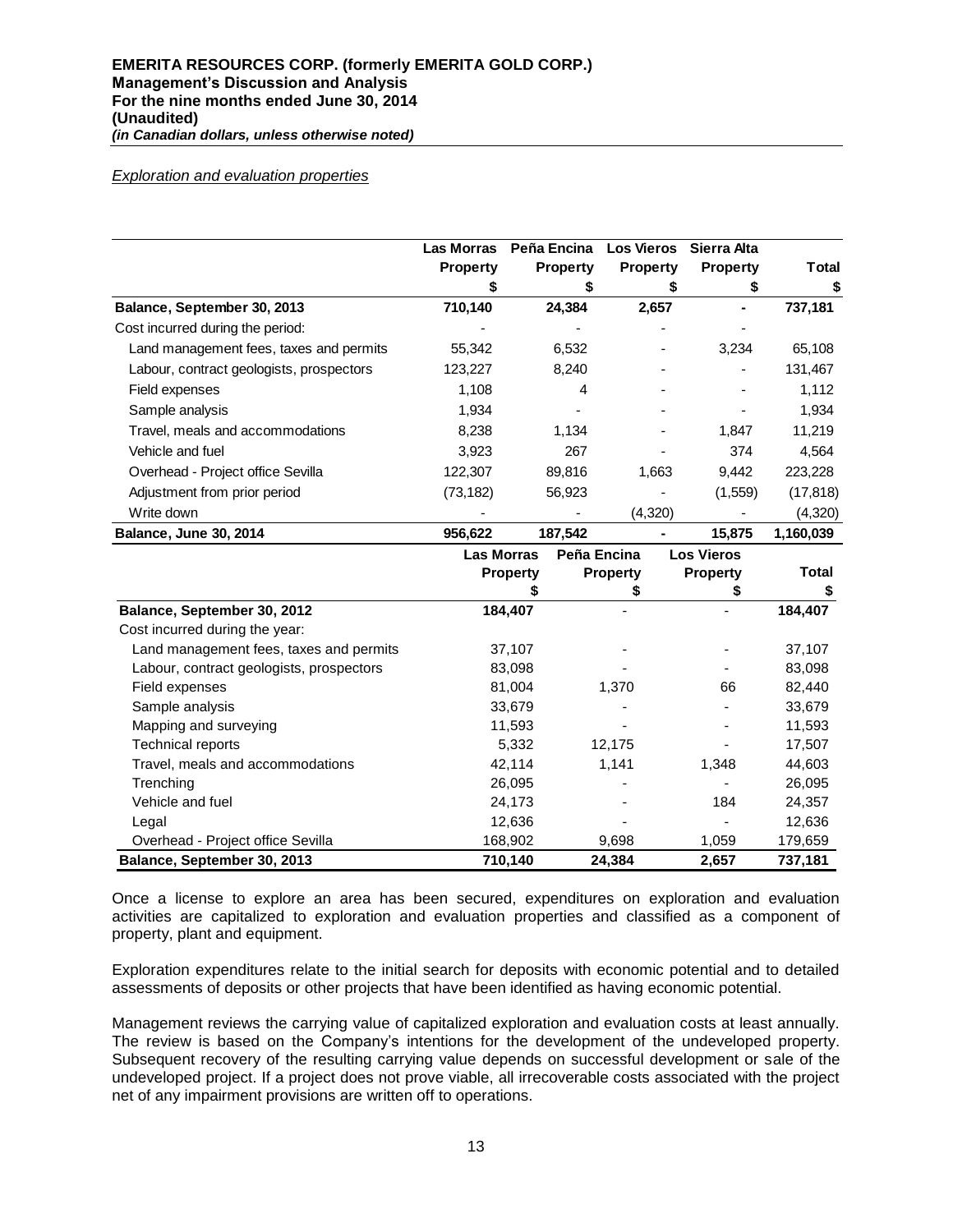The recoverability of amounts shown for exploration and evaluation properties is dependent upon the discovery of economically recoverable reserves, the ability of the Company to obtain financing to complete development of the properties, and on future production or proceeds of disposition.

Costs recovered in excess of the carrying amount are recognized in operations.

At June 30, 2014, the Company had exploration and evaluation properties on the statement of financial position of \$1,160,039 (September 30, 2013 - \$737,181).

## **Subsequent Events**

On August  $19<sup>th</sup>$ , 2014 Emerita completed a non-brokered private placement financing by issuing 12,275,750 common shares at a price of \$.10 per common share for gross proceeds of \$1,227,575.

The common shares will be subject to a hold period of four months and one day expiring on Dec. 19, 2014.

The company intends to use the proceeds of the financing to finance exploration activities with respect to the company's mineral properties in Spain and for general corporate purposes.

#### **Commitments and Contingencies**

The Company's exploration activities are subject to various laws and regulations governing the protection of the environment. These laws and regulations are continually changing and generally becoming more restrictive. The Company believes its operations are materially in compliance with all applicable laws and regulations. The Company expects to make expenditures to comply with such laws and regulations.

The Company is party to certain management contracts. These contracts contain minimum commitments of approximately \$300,000 (2013 - \$300,000) and additional contingent payments of up to approximately \$1,130,000 (2013 - \$1,100,000) upon the occurrence of a change of control. As a triggering event has not taken place, the contingent payments have not been reflected in these financial statements.

The Company is party to a shared costs services agreement, which expires on January 31, 2015. The maximum amount owed on early termination as of December 31, 2013 is \$67,500.

#### **Transactions with related parties**

During the three and nine months ended June 30, 2014 and 2013, the Company entered into the following transaction in the ordinary course of business with related parties.

|                    | Purchases of goods and services |                            |  |                          |  |                           |  |        |  |
|--------------------|---------------------------------|----------------------------|--|--------------------------|--|---------------------------|--|--------|--|
|                    |                                 | Three months ended June 30 |  |                          |  | Nine months ended June 30 |  |        |  |
|                    |                                 | 2014                       |  | 2013                     |  | 2014                      |  | 2013   |  |
| Coastal Gold Corp. |                                 | $\overline{\phantom{0}}$   |  | $\overline{\phantom{0}}$ |  | $\overline{\phantom{a}}$  |  | 14,505 |  |
|                    |                                 | $\overline{\phantom{a}}$   |  | $\overline{\phantom{0}}$ |  | $\overline{\phantom{0}}$  |  | 14,505 |  |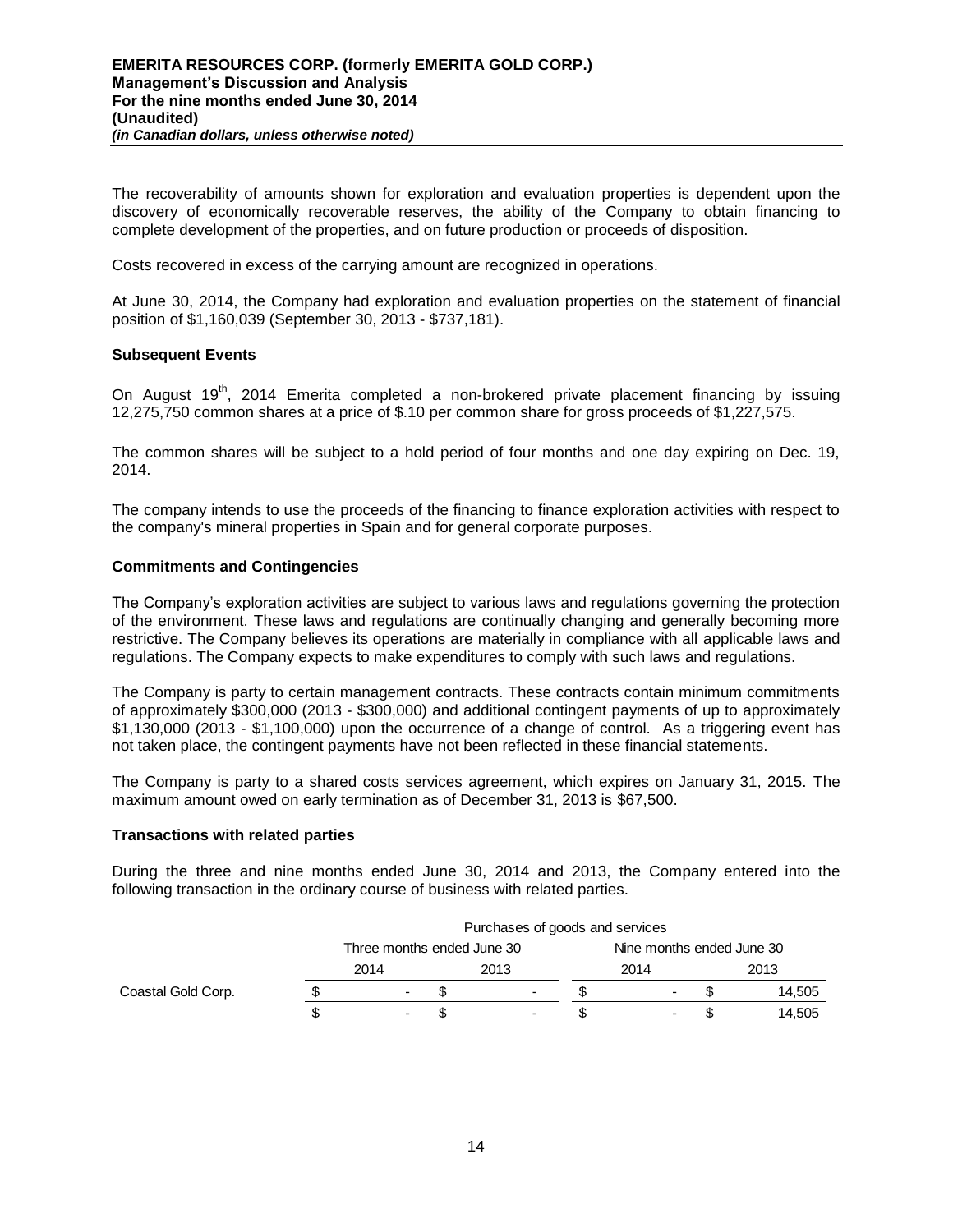|                           | Amount due from related parties as at |         |    |              |  |  |  |
|---------------------------|---------------------------------------|---------|----|--------------|--|--|--|
|                           |                                       | June 30 |    | September 30 |  |  |  |
|                           |                                       | 2014    |    | 2013         |  |  |  |
| Pitchblack Resources Ltd. | S                                     | 420     | £. | -            |  |  |  |

The Company reimbursed \$Nil salary costs for the services of a field geologist employed by Costal Gold Corp during the three and nine months ended June 30, 2014 (2013 - \$14,505). The Company also recovered training and educational costs paid on behalf of Costal Gold Corp. and Pitchblack Resources Ltd. As at June 30, 2014, \$420 was due from the related parties (September 31, 2013 - \$Nil).

A director and officers of the Company, David Gower, Greg Duras and Josh Van Deurzen, are director and officers of Coastal Gold Corp. Officers of the Company, Josh Van Deurzen and Greg Duras, are a director and officers of Pitchblack Resources Ltd.

The Company shares office space with other companies who may have common officers or directors. The costs associated with this space are administered by an unrelated company.

As at June 30, 2014, an amount of \$12,975 included in accounts payable, were owed to directors and officers of the Company (September 30, 2013 - \$36,565). The amounts outstanding on fees are unsecured, non-interest bearing, with no fixed terms of repayment.

#### *Compensation of key management personnel of the Company*

In accordance with IAS 24, key management personnel are those persons having authority and responsibility for planning, directing and controlling the activities of the Company directly or indirectly, including any directors (executive and non-executive) of the Company. During the three and nine months ended June 30, 2014 and 2013, the remuneration of directors and other members of key management personnel are as follows:

|                      | Three months ended June 30 |    | Nine months ended June 30 |  |                          |     |         |
|----------------------|----------------------------|----|---------------------------|--|--------------------------|-----|---------|
|                      | 2014                       |    | 2013                      |  | 2014                     |     | 2013    |
| Short-term benefits  | 123.472                    |    | 120.182                   |  | 376.720                  | \$. | 279,749 |
| Share-based payments | $\overline{\phantom{0}}$   |    |                           |  | $\overline{\phantom{0}}$ |     | 240,000 |
|                      | 123.472                    | \$ | 120.182                   |  | 376.720                  |     | 519,749 |

In connection with the November 2012 private placement, officers and directors of the Company subscribed for 605,294 subscription receipts for total proceeds of \$102,900.

## **Risk Factors**

Amount due from related parties as at<br>
June 30 September 31<br>
2014 2013<br>
Sulter and 2013<br>
Sulter and 2013<br>
Sulter and 2015<br>
Sulter and 2015<br>
Ali salary costs for the services compare<br>
Ali salary costs paid on behalf of C<br>
2 Mining exploration inherently contains a high degree of risk and uncertainty, which even a combination of careful evaluation, experience and knowledge may not eliminate. The following are certain factors relating to the business of the Company, which factors investors should carefully consider when making an investment decision concerning the Company shares. These risks and uncertainties are not the only ones facing the Company. Additional risks and uncertainties not presently known that the Company currently deems immaterial, may also impair the operations of the Company. If any such risks actually occur, the financial condition, liquidity and results of operations of the Company could be materially adversely affected and the ability of the Company to implement its growth plans could be adversely affected. An investment in the Company is speculative. An investment in the Company will be subject to certain material risks and investors should not invest in securities of the Company unless they can afford to lose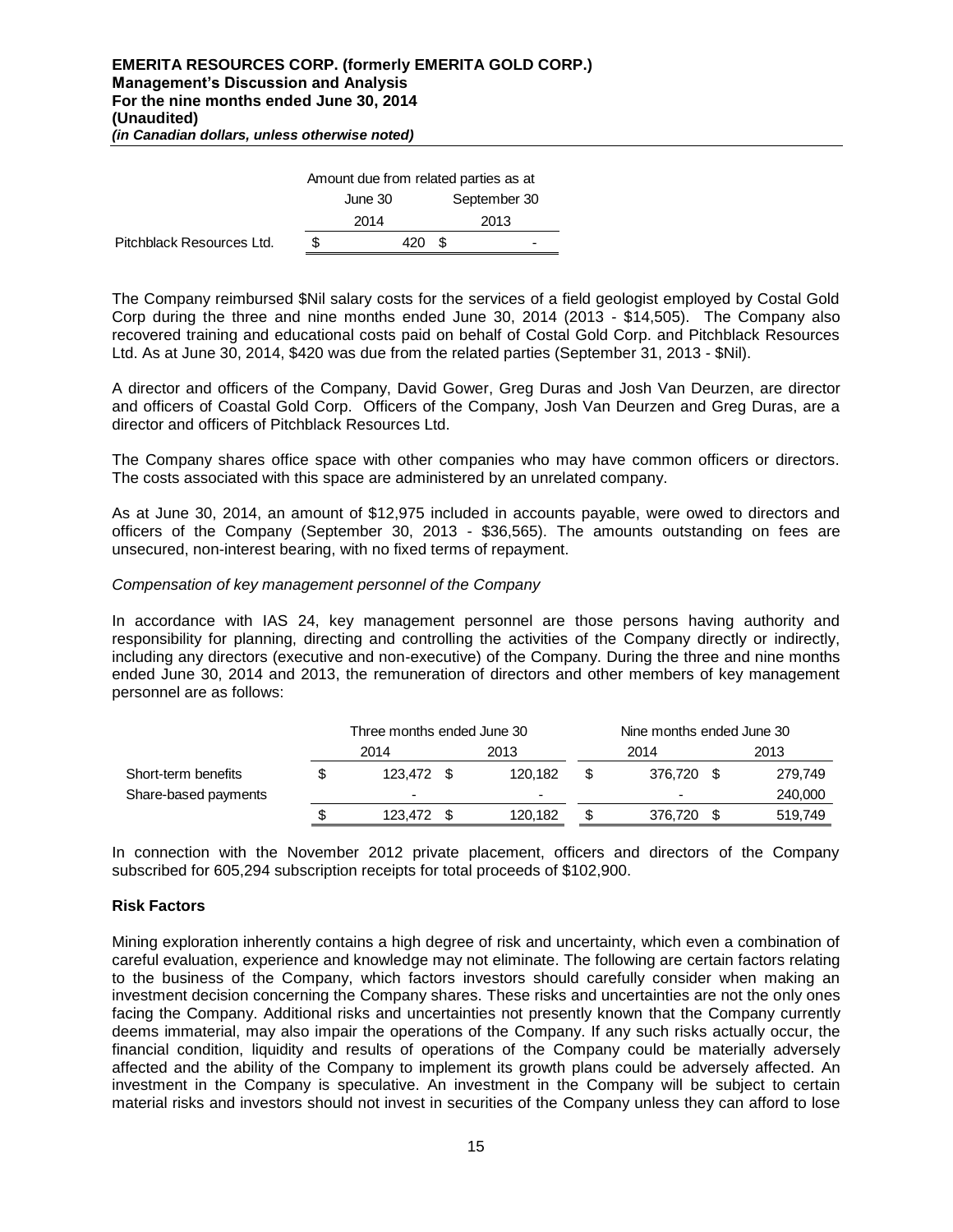their entire investment. The following is a description of certain risks and uncertainties that may affect the Company.

#### *Limited Operating History*

The Company is a relatively new company with limited operating history. The Company only recently acquired its interest in the Properties and the Company has no history of business or mining operations, revenue generation or production history. The Company has yet to generate a profit from their activities. The Company will be subject to all of the business risks and uncertainties associated with any new business enterprise, including the risk that it will not achieve its growth objective. The Company anticipates that it may take several years to achieve positive cash flow from operations.

#### *No Mineral Resources or Mineral Reserves*

Resource exploration is a speculative business, characterized by a number of significant risks including, among other things, unprofitable efforts resulting not only from the failure to discover mineral deposits but also from finding mineral deposits that, though present, are insufficient in quantity and quality to return a profit from production. The marketability of minerals acquired or discovered by the Company may be affected by numerous factors which are beyond the control of the Company and which cannot be accurately predicted, such as market fluctuations, the proximity and capacity of milling facilities, mineral markets and processing equipment, and such other factors as government regulations, including regulations relating to royalties, allowable production, importing and exporting of minerals, and environmental protection, the combination of which factors may result in the Company not receiving an adequate return of investment capital.

The Properties are in the exploration stage only and, to date, no mineral resources or mineral reserves have been identified. Development of the Properties will follow only if favourable exploration results are obtained. The business of exploration for minerals and mining involves a high degree of risk. Few properties that are explored are ultimately developed into producing mines. There is no assurance that any mineral resources or mineral reserves will be identified or developed. The long-term profitability of the Company's operations will in part be directly related to the costs and success of its exploration programs, which may be affected by a number of factors.

Substantial expenditures are required to establish mineral resources and mineral reserves and to develop the mining and processing facilities and infrastructure at any site chosen for mining. Although substantial benefits may be derived from the discovery of a major mineralized deposit, no assurance can be given that minerals will be discovered in sufficient quantities to justify commercial operations or that funds required for development can be obtained on a timely basis.

## *Substantial Capital Requirements and Liquidity*

Substantial additional funds for the establishment of the Company's current and planned operations will be required. No assurances can be given that the Company will be able to raise the additional funding that may be required for such activities, should such funding not be fully generated from operations. Mineral prices, environmental rehabilitation or restitution, current financial conditions, revenues, taxes, capital expenditures, operating expenses and geological results are all factors which will have an impact on the amount of additional capital that may be required. To meet such funding requirements, the Company may be required to undertake additional equity financing, which would be dilutive to shareholders. Debt financing, if available, may also involve restrictions on financing and operating activities. There is no assurance that additional financing will be available on terms acceptable to the Company or at all. If the Company is unable to obtain additional financing as needed, it may be required to reduce the scope of its operations and pursue only those projects that can be funded through cash flows generated from its existing operations, if any.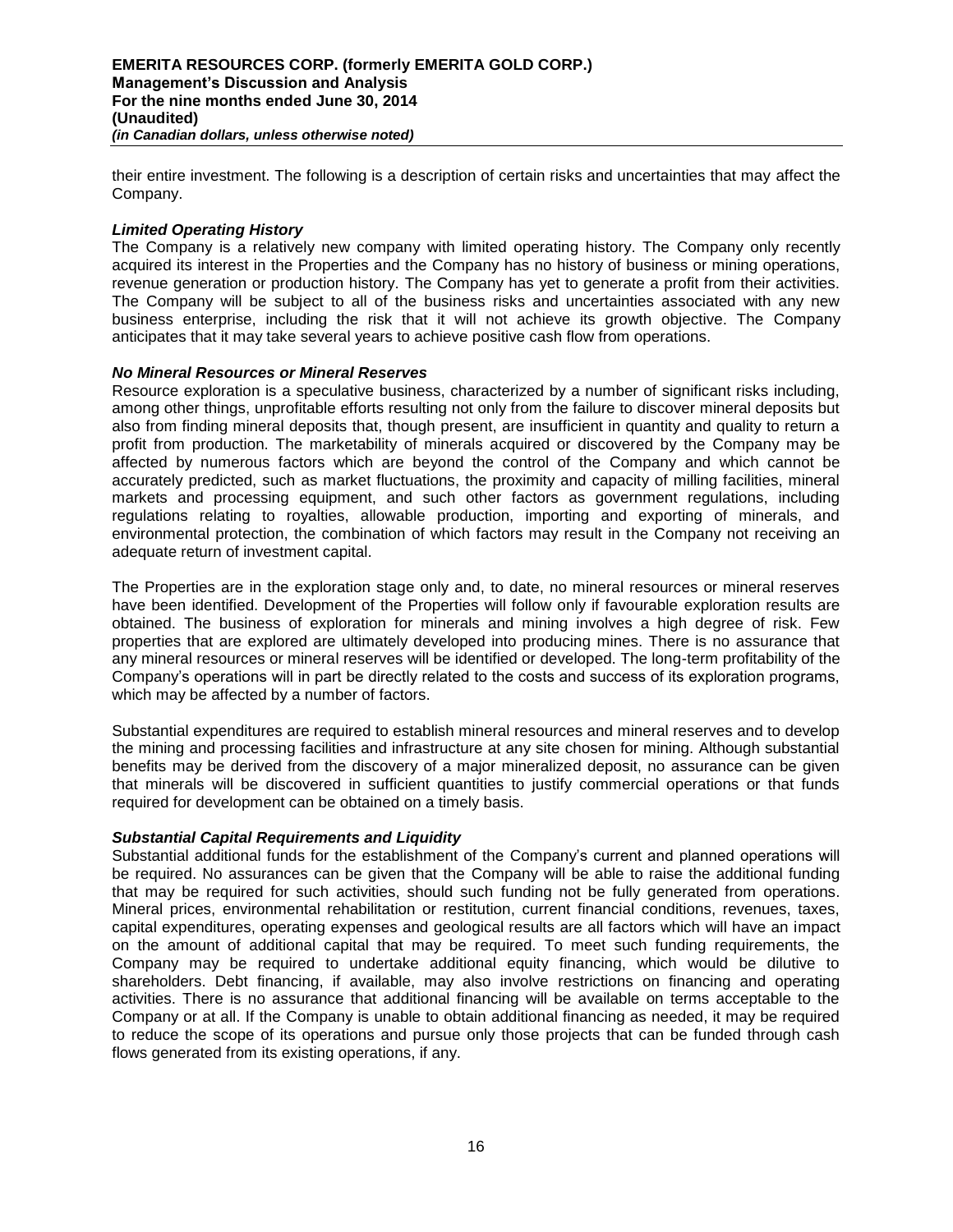## *Fluctuating Mineral Prices*

The economics of mineral exploration are affected by many factors beyond the Company's control, including commodity prices, the cost of operations, variations in the grade of minerals explored and fluctuations in the market price of minerals. Depending on the price of minerals, the Company may determine that it is impractical to continue a mineral exploration operation.

Mineral prices are prone to fluctuations and the marketability of minerals is affected by government regulation relating to price, royalties, allowable production and the importing and exporting of minerals, the effect of which cannot be accurately predicted. There is no assurance that a profitable market will exist for the sale of any minerals that may be found on the Properties.

#### *Regulatory, Permit and License Requirements*

The current or future operations of the Company require permits from various governmental authorities, and such operations are and will be governed by laws and regulations that may concern, among other things, exploration, development, production, taxes, labour standards, occupational health, waste disposal, toxic substances, land use, environmental protection, site safety and other matters. Companies engaged in the exploration and development of mineral properties generally experience increased costs and delays in development and other schedules as a result of the need to comply with applicable laws, regulations and permits. There can be no assurance that all permits which the Company may require for facilities and the conduct of exploration and development operations on the Properties will be obtainable on reasonable terms, or that such laws and regulations will not have an adverse effect on any exploration or development project which the Company might undertake.

Failure to comply with applicable laws, regulations and permitting requirements may result in enforcement actions, including orders issued by regulatory or judicial authorities causing operations to cease or be curtailed and may include corrective measures requiring capital expenditures, installation of additional equipment or remedial actions. Parties engaged in exploration and development operations may be required to compensate those suffering loss or damage by reason of the exploration and development activities and may have civil or criminal fines or penalties imposed upon them for violation of applicable laws or regulations. Amendments to current laws, regulations and permits governing operations and activities of mineral companies, or more stringent implementation thereof, could have a material adverse impact on the Company and cause increases in capital expenditures or exploration and development costs, or require abandonment or delays in the development of new or existing properties.

#### *Financing Risks and Dilution to Shareholders*

The Company will have limited financial resources, no operations and no revenues. Even if the Company's exploration program on one or more of the Properties are successful, additional funds will be required for the purposes of further exploration and development. There can be no assurance that the Company will be able to obtain adequate financing in the future or that such financing will be available on favourable terms or at all. It is likely such additional capital will be raised through the issuance of additional equity which would result in dilution to the Company's shareholders.

#### *Title to Properties*

Acquisition of title to mineral properties is a very detailed and time-consuming process. Title to, and the area of, mineral properties may be disputed. The Company cannot give an assurance that title to some or all of the Company's interest in the Properties will not be challenged or impugned. Mineral properties sometimes contain claims or transfer histories that examiners cannot verify. A successful claim that the Company does not have the interest it understands it has in the Properties could cause the Company to lose any rights to explore, develop and mine any minerals on the Properties without compensation for its prior expenditures relating to the Properties.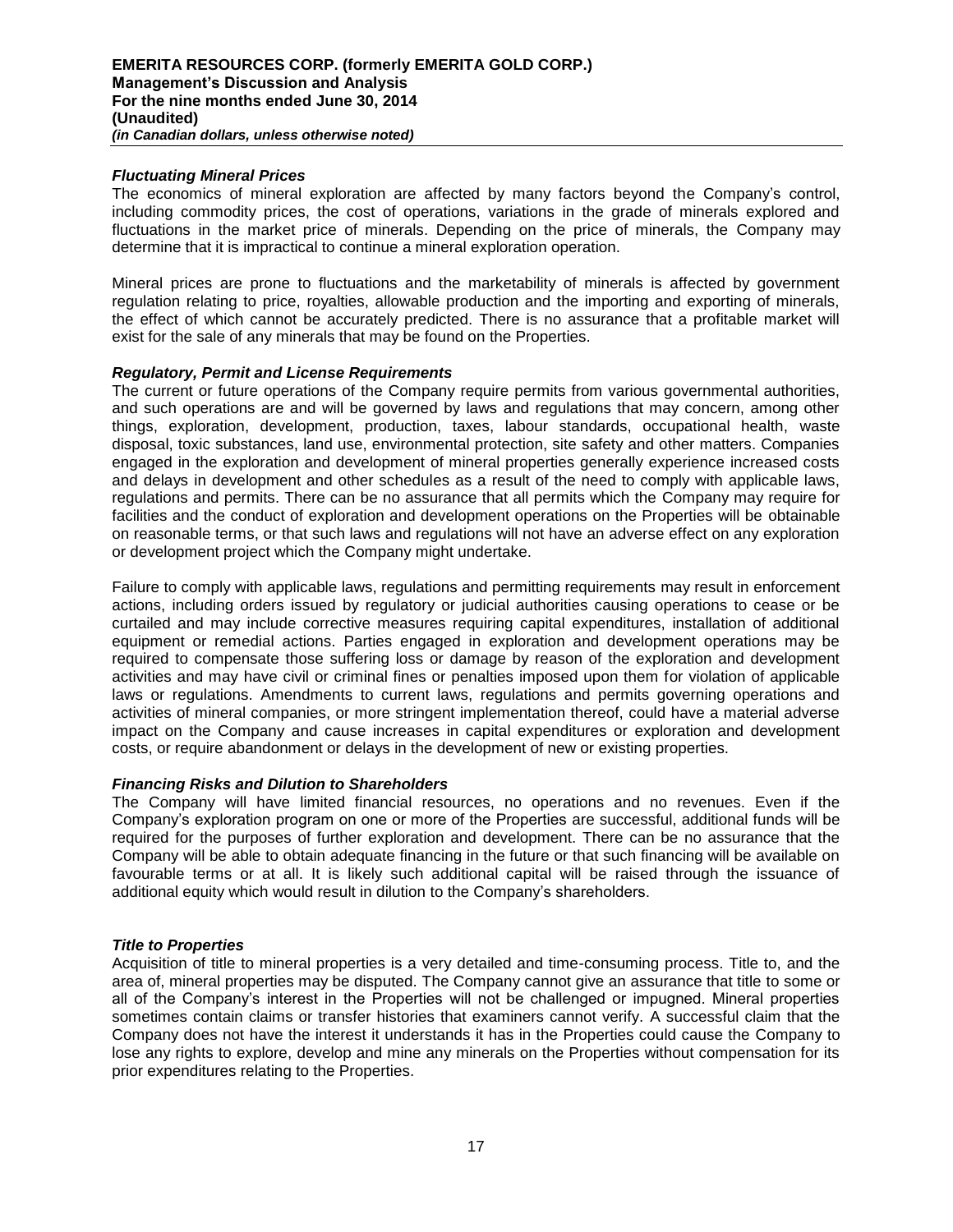## *Competition*

The mineral exploration and development industry is highly competitive. The Company will have to compete with other companies, many of which have greater financial, technical and other resources than the Company, for, among other things, the acquisition of minerals claims, leases and other mineral interests, as well as for the recruitment and retention of qualified employees and other personnel. Failure to compete successfully against other companies could have a material adverse effect on the Company and its prospects.

#### *Reliance on Management and Dependence on Key Personnel*

The success of the Company will be largely dependent upon the performance of its directors and officers and the ability to attract and retain key personnel. The loss of the services of these persons may have a material adverse effect on the Company's business and prospects. The Company will compete with numerous other companies for the recruitment and retention of qualified employees and contractors. There is no assurance that the Company can maintain the service of its directors and officers or other qualified personnel required to operate its business. Failure to do so could have a material adverse effect on the Company and its prospects.

#### *Environmental Risks*

The Company's exploration and appraisal programs will, in general, be subject to approval by regulatory bodies. Additionally, all phases of the exploration, development and mining business present environmental risks and hazards and are subject to environmental regulation pursuant to a variety of international conventions and national and local laws and regulations. Environmental legislation provides for, among other things, restrictions and prohibitions on spills, releases or emissions of various substances produced in association with exploration, development and mining operations. The legislation also requires that wells and facility sites be operated, maintained, abandoned and reclaimed to the satisfaction of applicable regulatory authorities. Compliance with such legislation can require significant expenditures and a breach may result in the imposition of fines and penalties, some of which may be material. Environmental legislation is evolving in a manner expected to result in stricter standards and enforcement, larger fines and liability and potentially increased capital expenditures and operating costs.

#### *Local Resident Concerns*

Apart from ordinary environmental issues, the exploration, development and mining of the Properties could be subject to resistance from local residents that could either prevent or delay exploration and development of the Properties.

#### *Conflicts of Interest*

Certain of the directors and officers of the Company will be engaged in, and will continue to engage in, other business activities on their own behalf and on behalf of other companies (including mineral resource companies) and, as a result of these and other activities, such directors and officers may become subject to conflicts of interest. The BCBCA provides that in the event that a director has a material interest in a contract or proposed contract or agreement that is material to an Company, the director shall disclose his interest in such contract or agreement and shall refrain from voting on any matter in respect of such contract or agreement, subject to and in accordance with the BCBCA. To the extent that conflicts of interest arise, such conflicts will be resolved in accordance with the provisions of the BCBCA.

#### *Foreign Operations*

The Properties are located in Spain. As such, the Company's proposed activities with respect to the Properties will be subject to governmental, political, economic and other uncertainties, including but not limited to expropriation of property without fair compensation, repatriation of earnings, nationalization, currency fluctuations and devaluations, exchange controls and increases in government fees, renegotiation or nullification of existing concessions and contracts, changes in taxation policies, economic sanctions and the other risks arising out of foreign governmental sovereignty over the areas in which the Company's operations will be conducted, as well as risks including loss due to civil strife, acts of war,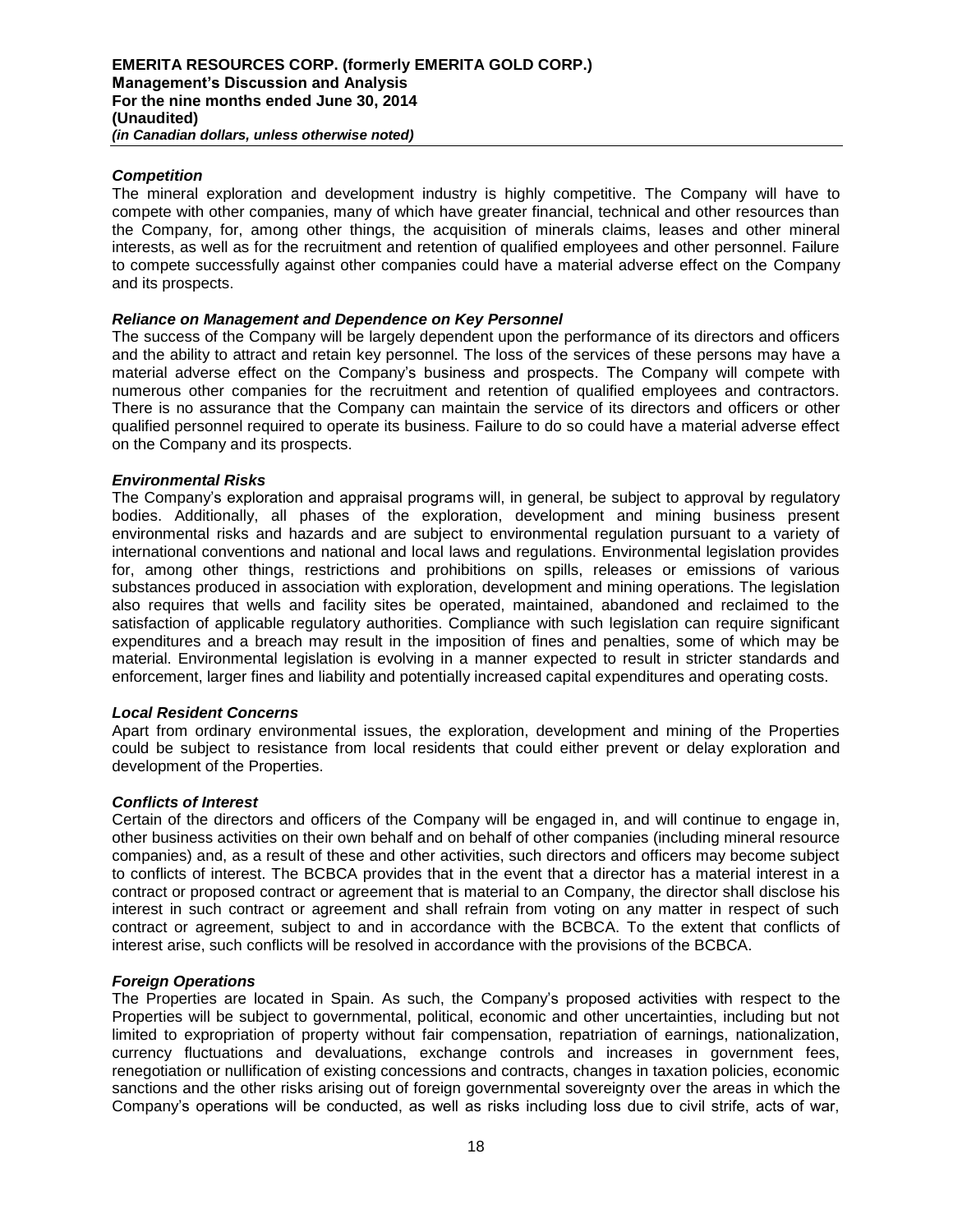insurrections and the actions of national labour unions. Future government actions concerning the economy, taxation, or the operation and regulation of nationally important facilities such as mines, could have a significant effect on the Company. No assurances can be given that the Company's plans and operations will not be adversely affected by future developments in Spain. Any changes in regulations or shifts in political attitudes will be beyond the Company's control and may adversely affect the Company's business.

#### *Uninsurable Risks*

Exploration, development and production operations on mineral properties involve numerous risks, including unexpected or unusual geological operating conditions, rock bursts, cave-ins, fires, floods, earthquakes and other environmental occurrences, any of which could result in damage to, or destruction of, equipment and mines, damage to life or property, environmental damage and possible legal liability. Although precautions to minimize risk will be taken, operations are subject to hazards that may result in environmental pollution and consequent liability that could have a material adverse impact on the business, operations and financial performance of the Company. It is not always possible to obtain insurance against all such risks and the Company may decide not to insure against certain risks as a result of high premiums or other reasons. Should such liabilities arise, they could have an adverse impact on the Company's results of operations and financial condition and could cause a decline in the value of the Company shares.

## *Litigation*

The Company and/or its directors or officers may be subject to a variety of civil or other legal proceedings, with or without merit.